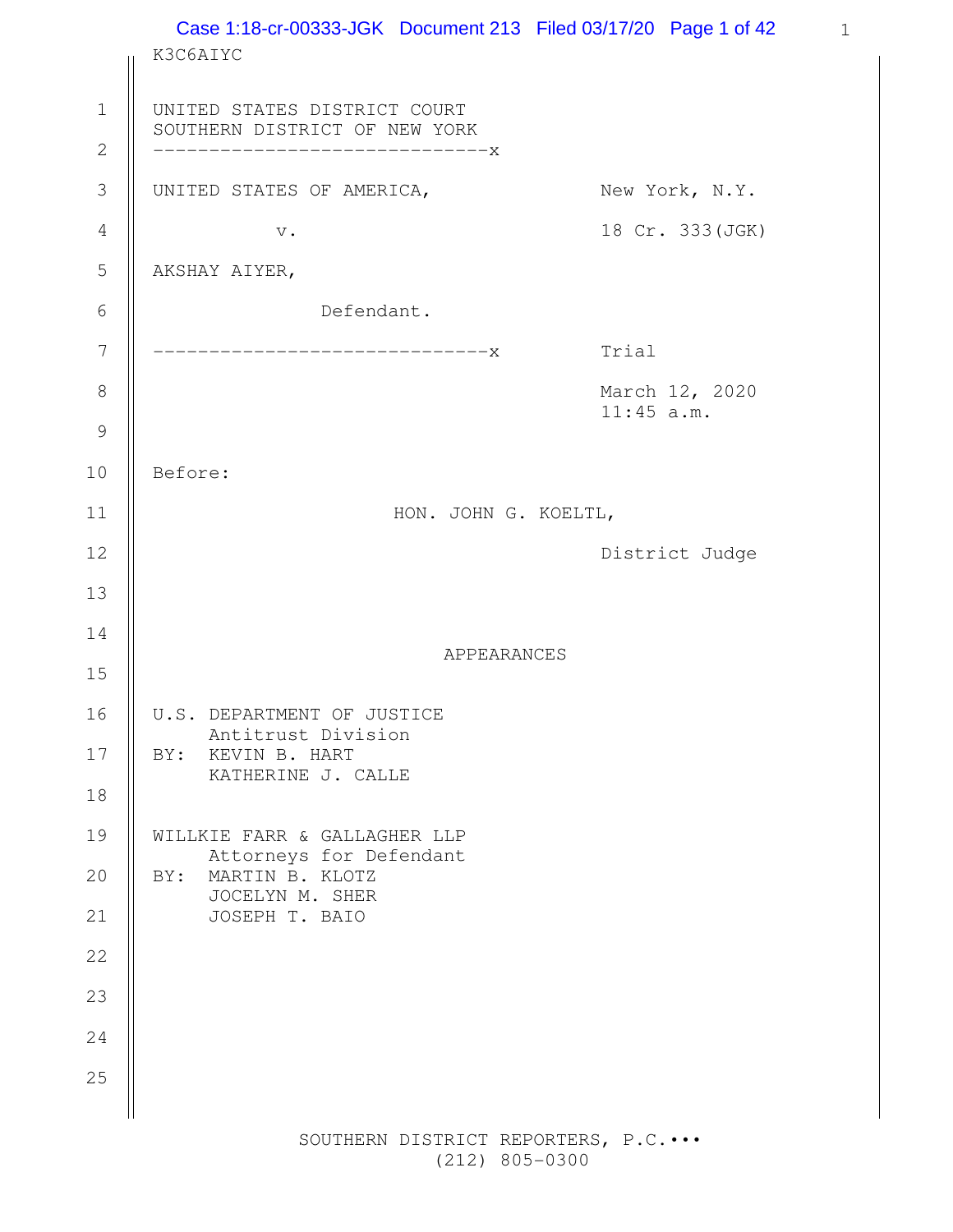K3C6AIYC Case 1:18-cr-00333-JGK Document 213 Filed 03/17/20 Page 2 of 42

2

(Case called) THE COURT: Good morning all. This is the defendant's motion for acquittal under Rule 29 and for a new trial under Rule 23. I am familiar with the papers. I will listen to argument. MR. KLOTZ: Good morning, your Honor. THE COURT: Good morning. MR. KLOTZ: I will try not to belabor points that we've argued in the past and focus on what I think are new arguments that we're advancing, particularly in connection with the Rule 29 motion but that also has implications for the Rule 23 motion as well. The point I want to emphasize this morning, and I guess running into the afternoon because we are just at about noon, is that our contention is that the evidence submitted by the government does not satisfy the Rule 29 standard to show that any of the episodes of conduct were in fact criminal. I am not going to go through every one of them. I think we did address every single one of them in the briefs that we submitted, but I am going to talk about three groups with a couple of illustrations of each to indicate what I mean. First starting with the ruble transactions, it is our contention that there was absolutely no evidence with respect to the ruble of any agreement that could be construed as an 1 2 3 4 5 6 7 8 9 10 11 12 13 14 15 16 17 18 19 20 21 22 23 24

agreement to fix prices or rig bids. There was no evidence of

25

 SOUTHERN DISTRICT REPORTERS, P.C.••• (212) 805-0300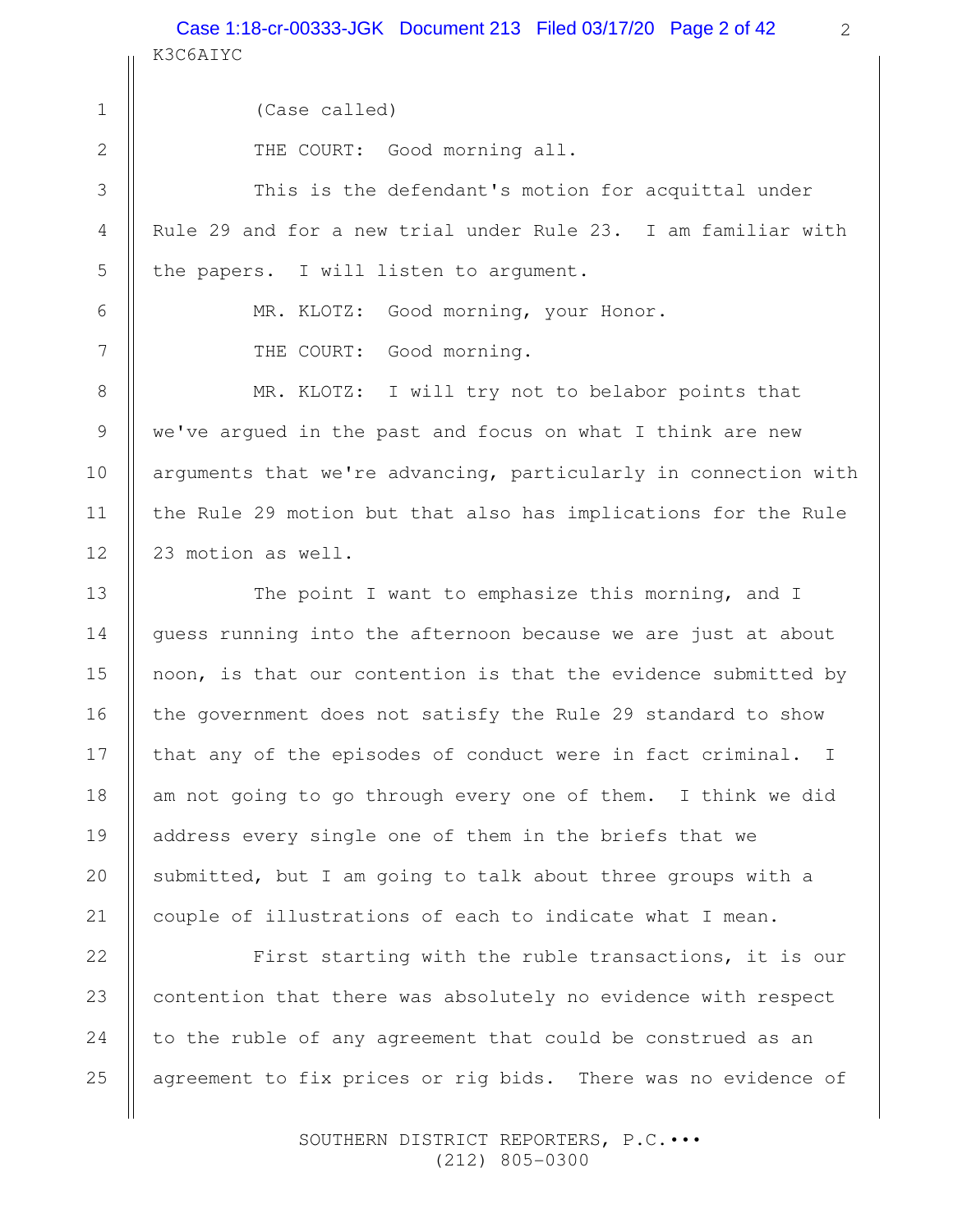# K3C6AIYC Case 1:18-cr-00333-JGK Document 213 Filed 03/17/20 Page 3 of 42

any agreement by the parties on what price to bid to customers who came to one or more of them simultaneously. There was no evidence on who was to have the winning bid, there was no evidence as to any agreement to move the price up or down, and there was repeated evidence during the cross-examination of the cooperating witnesses that they set their prices independently.

What there was ample evidence of was sharing of information about pricing because Mr. Katz and Mr. Cummings were uncomfortable pricing the ruble, were afraid of losing money on ruble transactions, and were reluctant to quote prices to customers in the ruble unless they were confident that they would turn around and pass those positions to Mr. Aiyer. Also the evidence in the record was overwhelming that Mr. Aiyer was far more competent than either of them in trading the ruble, knew more about pricing, had a dramatically higher volume of ruble trades and had the best prices in the market.

In that context there is nothing at all illegal about the information sharing with respect to pricing in the ruble. To the extent there was any agreement at all, the agreement was a standing agreement that Mr. Aiyer would take positions acquired by either Mr. Katz or Mr. Cummings if they were the winning bidder in a ruble transaction. There is absolutely nothing illegal about that.

We have scoured the record for any evidence of any kind of illegality with respect to what the parties agreed on 24 25

> SOUTHERN DISTRICT REPORTERS, P.C.••• (212) 805-0300

1

2

3

4

5

6

7

8

9

10

11

12

13

14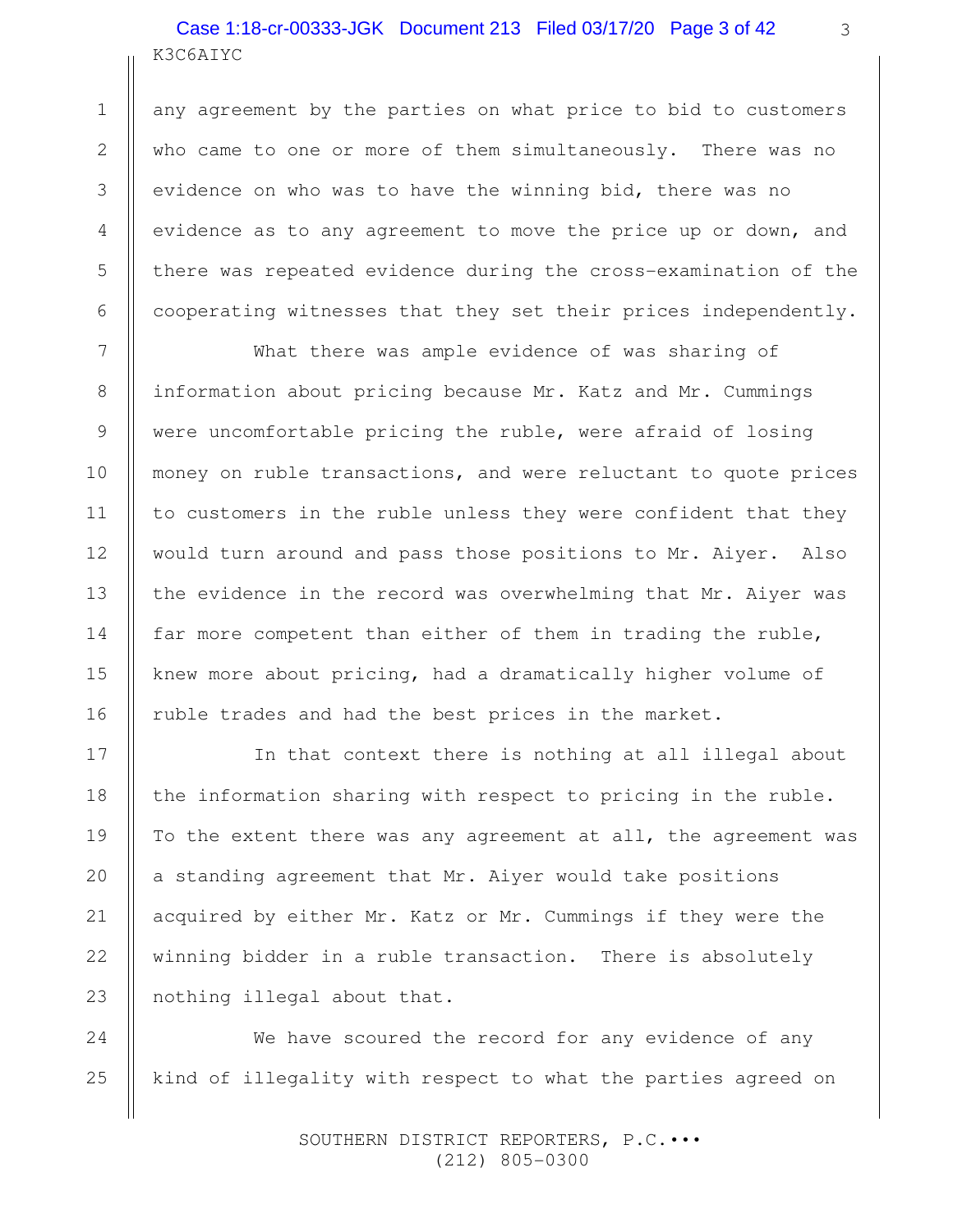# K3C6AIYC Case 1:18-cr-00333-JGK Document 213 Filed 03/17/20 Page 4 of 42

1

2

3

4

5

6

7

8

9

10

11

12

13

14

15

16

18

20

21

22

25

the ruble, and I submit there is one, and only one, piece of evidence and that is that on one occasion, and only one, Mr. Katz, and only Mr. Katz, testified that his agreement was with Mr. Aiyer was that if Mr. Aiyer was bidding on a ruble transaction, Mr. Aiyer was supposed to be the winning bidder and Mr. Katz understood that he was supposed to put in a less attractive bid.

THE COURT: Was that the November 4th, 2010, transaction?

MR. KLOTZ: I believe it was in connection with that November 4th, 2010, transaction that he said that.

I submit that that testimony has to be completely discounted for a whole host of reasons. First of all, there is no evidence in any written document -- there is no chat evidence involving Mr. Aiyer that there was any such agreement. There is no evidence whatsoever of Mr. Aiyer on any occasion asking Mr. Katz to give a less favorable price to a customer. There is no evidence of Mr. Aiyer saying to Mr. Katz, We have this agreement. Let's all follow it. This is simply one statement by Mr. Katz and I believe it was in the same portion of testimony that Mr. Katz was asked, Well, did you actually discuss this with Mr. Aiyer. He said, Well, no, we have been in the business a long time. We all knew what the deal was supposed to be. That I submit is not evidence of an agreement. That is evidence of Mr. Katz's understanding. 17 19 23 24

> SOUTHERN DISTRICT REPORTERS, P.C.••• (212) 805-0300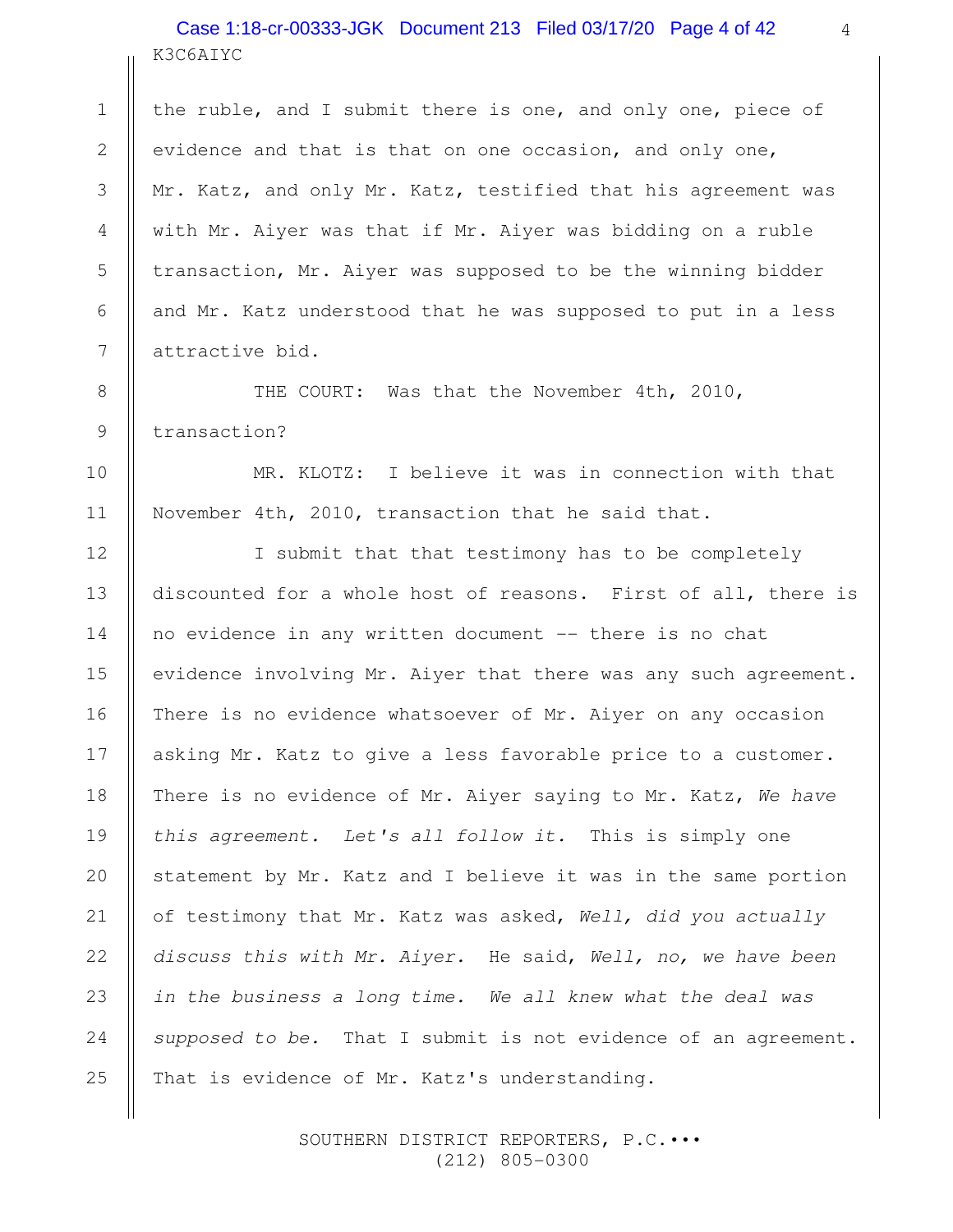# K3C6AIYC Case 1:18-cr-00333-JGK Document 213 Filed 03/17/20 Page 5 of 42

I think there is that evidence that even that understanding is completely contradicted by other evidence. The evidence was compelling that Mr. Katz couldn't compete in the ruble because he felt uncomfortable in pricing ruble transactions and unilaterally decided that he didn't want to compete. Mr. Aiyer didn't need any agreement from Mr. Katz not to compete in the ruble. Mr. Katz was not an effective competitor. For Mr. Katz to say, I had an agreement that I wouldn't compete in the ruble is like my saying that I have an agreement with Ms. Sher that I will be taller than she is. It is not a subject that an agreement is needed on.

The agreement also, if you think about it, makes no sense whatsoever from either parties' point of view. Mr. Katz's testimony that there was an agreement that he would give the worst bid would only make sense if there was some quid pro quo that he got in exchange. There was no testimony of any quid pro quo.

THE COURT: That is not necessarily true of course. A customer comes to three banks for a bid. Mr. Aiyer and the other alleged conspirators have employment with their respective banks. They can't very well say, Oh, I am not very good at my job and so I am not even going to bid. They don't do that. What do they do? They talk amongst themselves about what the bids may be. 24

Now, it certainly is basic conspiracy law that you

 SOUTHERN DISTRICT REPORTERS, P.C.••• (212) 805-0300

1

2

3

4

5

6

7

8

9

10

11

12

13

14

15

16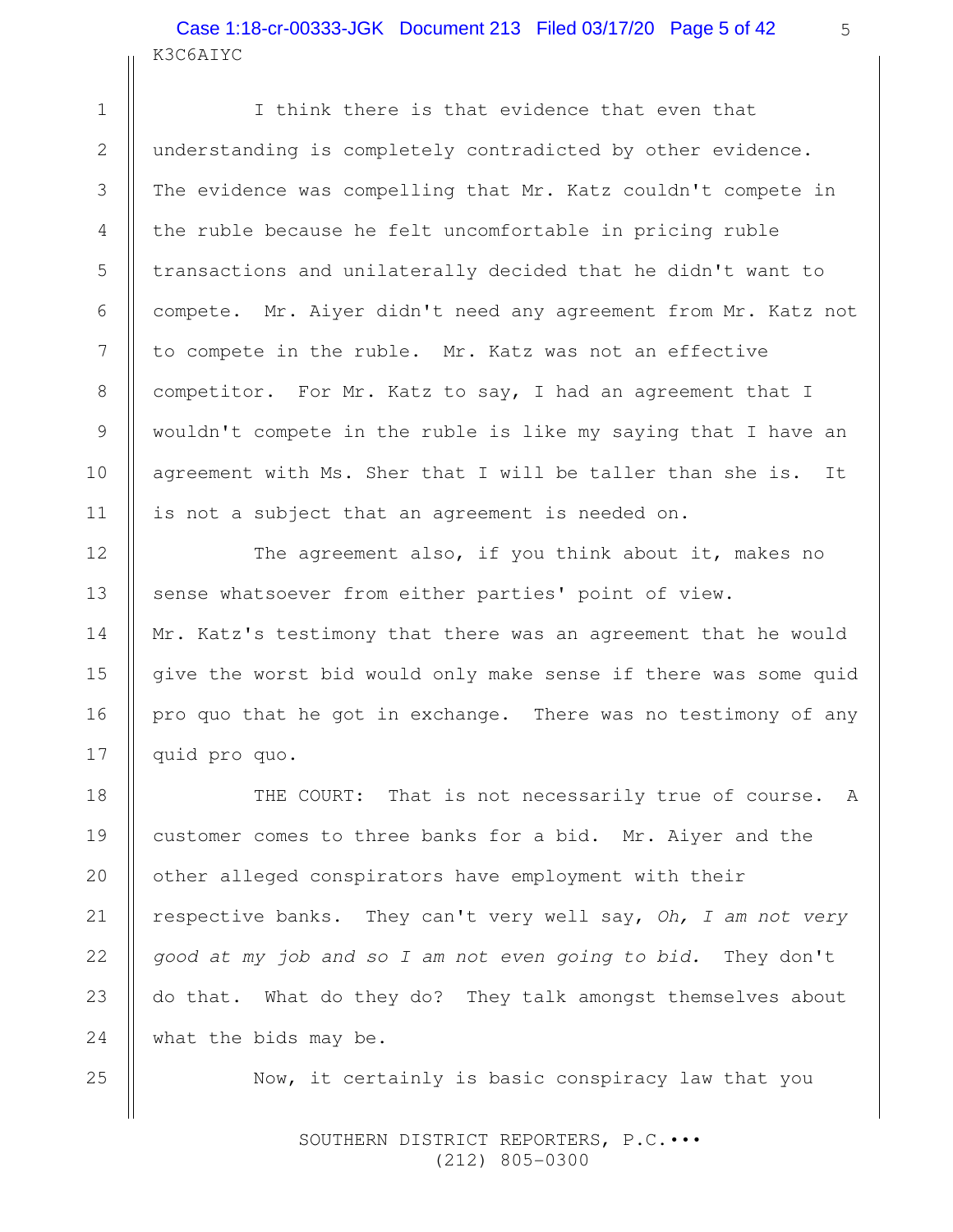K3C6AIYC Case 1:18-cr-00333-JGK Document 213 Filed 03/17/20 Page 6 of 42

1

8

9

10

11

12

13

14

15

18

19

don't have to sit around a table and sign an agreement. Conspiracies are often formed not that way. Isn't it up to the jury to determine whether there was an agreement or understanding to fix prices or rig bids? You say the evidence was overwhelming that there was no agreement, but that is really a jury question based upon all of the facts of all of the trades and everything that people said about the trades. 2 3 4 5 6 7

Let me go back one step in the analysis. You said you were going to concentrate just on a few transactions. That's fine of course. If of all the transactions that have been discussed there was any one which was an example of an understanding to fix prices or rig bids, the government would have proven the charge, wouldn't it?

> MR. KLOTZ: Not necessarily for several reasons. THE COURT: Why?

MR. KLOTZ: If I started with the ruble, I am going to go on to trading -- 16 17

THE COURT: No, no. Let's just stay on the ruble for a moment.

MR. KLOTZ: If they have proven one ruble transaction that there was an illegal agreement and that is all they proved, the case is out on statute of limitations grounds. THE COURT: Oh --MR. KLOTZ: Done. THE COURT: -- they would also have to establish that 20 21 22 23 24 25

> SOUTHERN DISTRICT REPORTERS, P.C.••• (212) 805-0300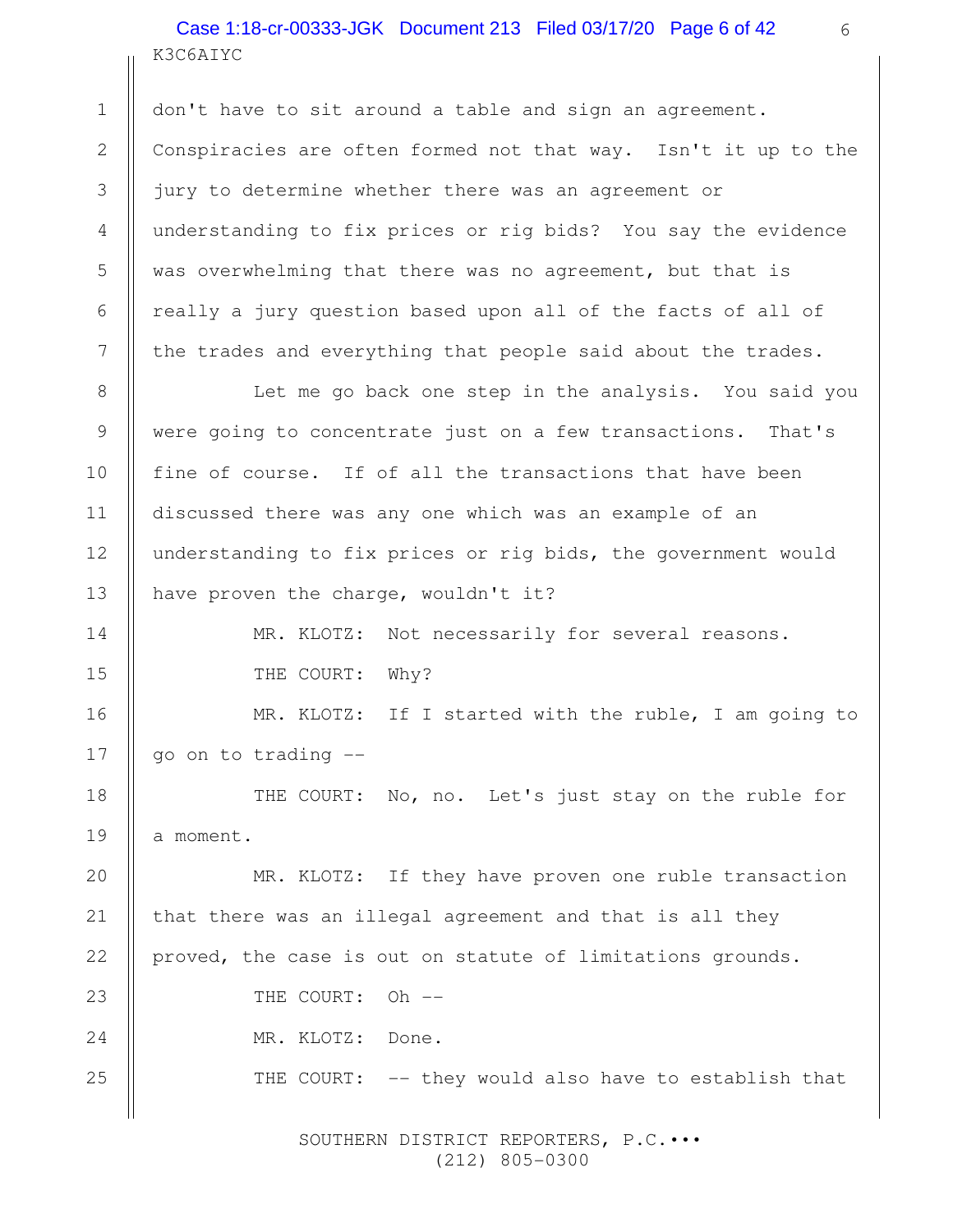K3C6AIYC Case 1:18-cr-00333-JGK Document 213 Filed 03/17/20 Page 7 of 42

there was an overt act in furtherance of the conspiracy that occurred within the statute, and they point to a couple of transactions on May 20th, I believe.

MR. KLOTZ: Right. Not involving the ruble.

THE COURT: Right. A transaction within the statute of limitations doesn't even itself have to be an illegal transaction if in fact it was in furtherance of the conspiracy; right?

MR. KLOTZ: Correct.

1

2

3

4

5

6

7

8

9

10

11

12

13

14

15

16

17

THE COURT: So if they have proven one ruble transaction that was an example of price fixing or bid rigging that was pursuant to an agreement, with all of the evidence that is out there that would have been enough; right?

MR. KLOTZ: On the record presented to the jury, I submit the answer is no. Because there wasn't any  $-$  if you grant my argument, the Reuters trading episodes ought to be out of the case if you just look at the ruble.

THE COURT: No. I am not on the Reuters evidence about hiding demand if you will. I am just on the ruble transactions. If the government proved that one of those ruble transactions was in fact pursuant to an understanding to fix prices or rig bids, that would have been enough; right? 18 19 20 21 22

MR. KLOTZ: Well, there is a second reason why I don't think that it would have been enough and that goes to the Rule 33 motion. 23 24 25

> SOUTHERN DISTRICT REPORTERS, P.C.••• (212) 805-0300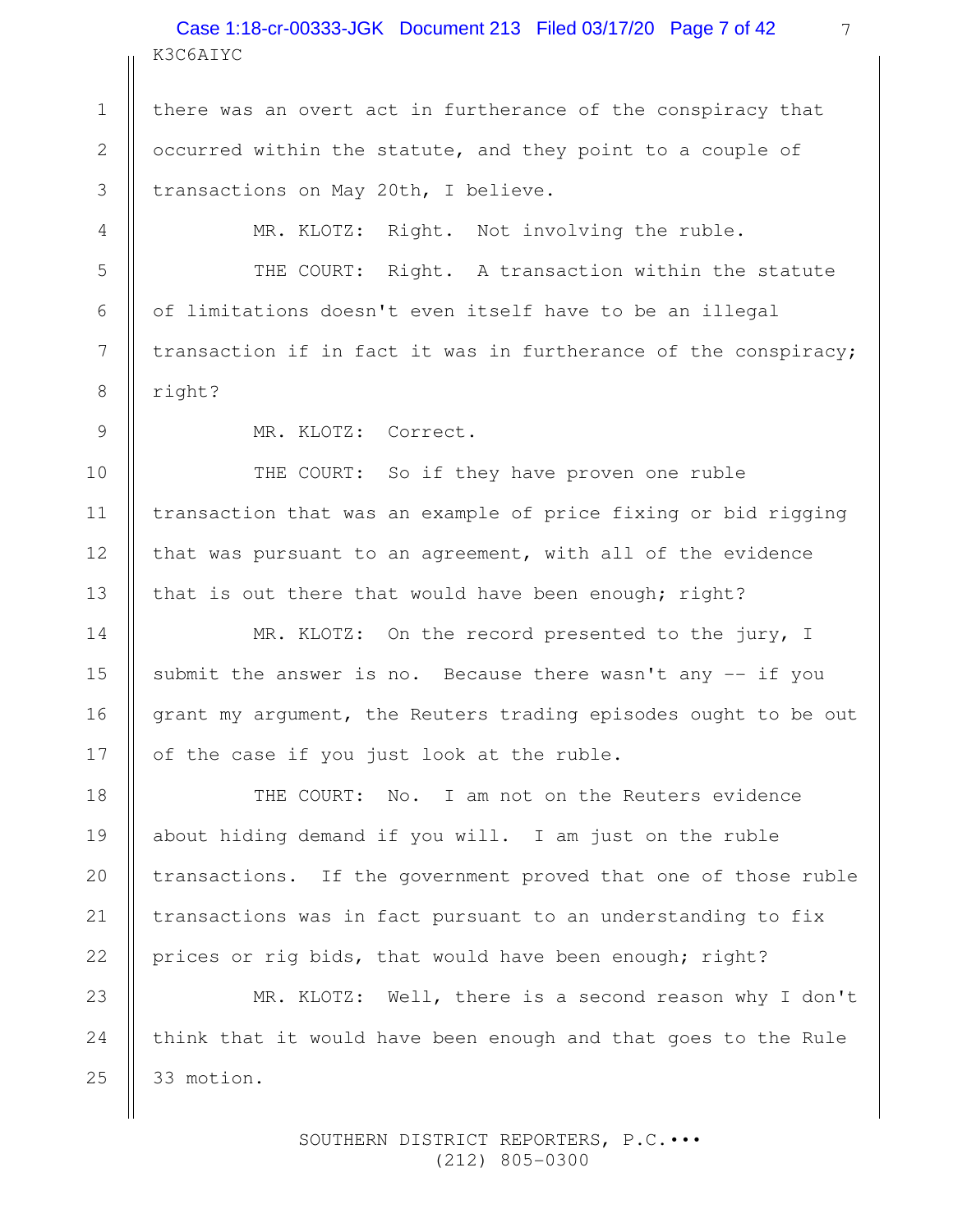#### 8 Case 1:18-cr-00333-JGK Document 213 Filed 03/17/20 Page 8 of 42K3C6AIYC

|               | K3C6AIYC                                                        |
|---------------|-----------------------------------------------------------------|
| $\mathbf 1$   | THE COURT: We're on the Rule 29 motion.                         |
| $\mathbf{2}$  | MR. KLOTZ: I understand. For Rule 29 purposes if                |
| 3             | they showed an illegal transaction in the ruble and if they     |
| 4             | showed that either that transaction or some other related       |
| 5             | transaction pursuant to the same agreement occurred within the  |
| 6             | statute of limitations --                                       |
| 7             | THE COURT: An overt act.                                        |
| 8             | MR. KLOTZ: An overt act.                                        |
| $\mathcal{G}$ | -- then that would appear to satisfy for Rule 29                |
| 10            | purposes.                                                       |
| 11            | THE COURT: Okay.                                                |
| 12            | MR. KLOTZ: The standard but not for Rule 33 purposes            |
| 13            | which I will get to.                                            |
| 14            | THE COURT: How do you explain the February 28th,                |
| 15            | 2012, transaction? There is the discussion between the          |
| 16            | defendants, Williams and Cummings, about the prices that they   |
| 17            | are showing on the ruble and the defendant has the best price;  |
| 18            | but after talking to Williams and Cummings about their prices,  |
| 19            | he then drops his price to the disadvantage of the customer and |
| 20            | gets the bid.                                                   |
| 21            | MR. KLOTZ: That was going to be one of my examples to           |
| 22            | address, your Honor.                                            |
| 23            | THE COURT: Okay. You say, among other things, in                |
| 24            | your papers that it can't be price fixing because these people  |
| 25            | are in a vertical relationship rather than a horizontal         |
|               |                                                                 |

 SOUTHERN DISTRICT REPORTERS, P.C.••• (212) 805-0300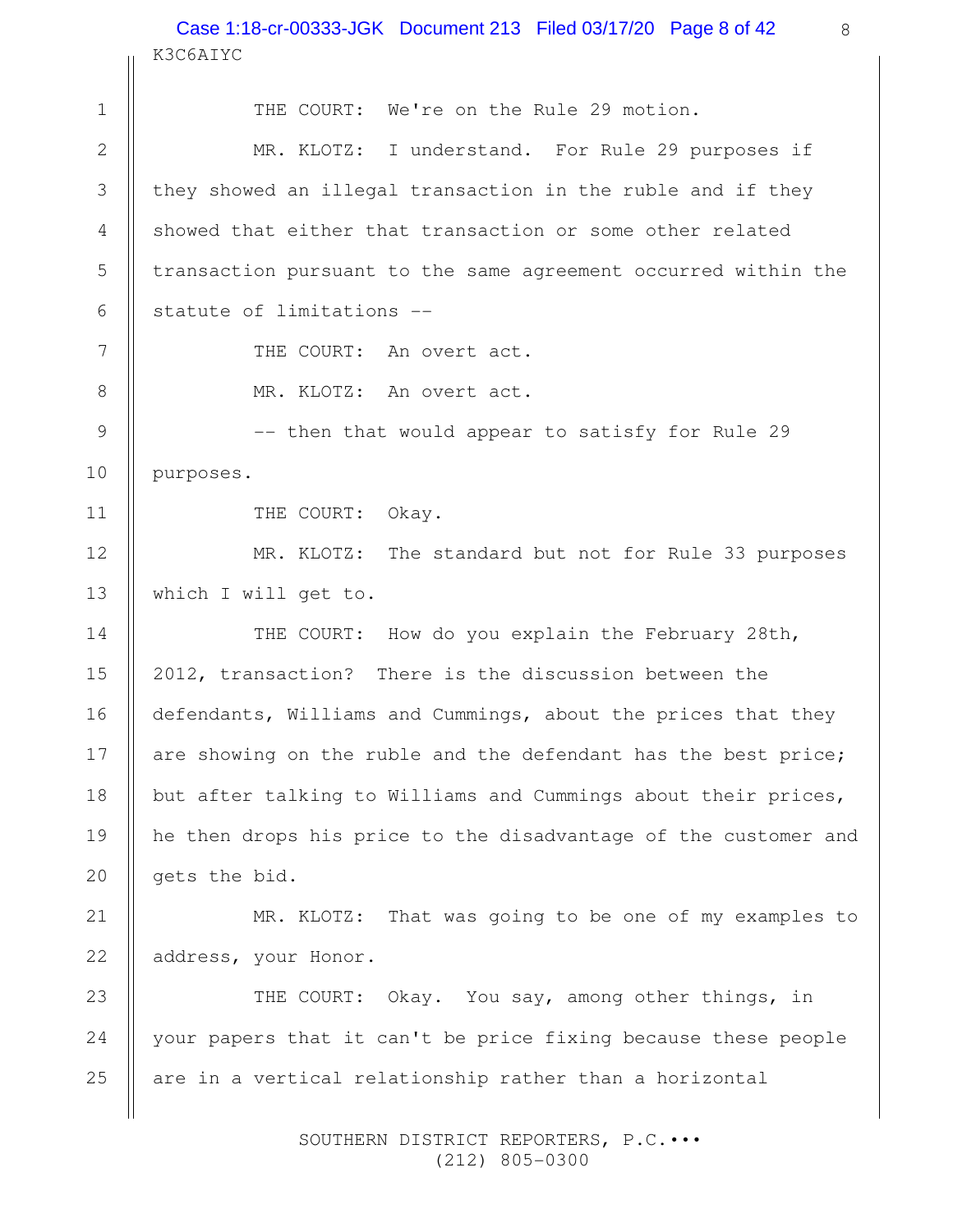# K3C6AIYC Case 1:18-cr-00333-JGK Document 213 Filed 03/17/20 Page 9 of 42

1

2

3

4

5

6

7

8

9

10

11

12

13

14

15

16

17

18

19

20

21

22

25

relationship. Customer comes with the same transaction to three separate bankers. The bankers discuss the price that they are going to give to the customer. The defendant lowers his price when he finds out that his two competitors are offering even worse prices for the customer and then gets the bid, gets the deal, gets the transaction.

Now, can you really credibly argue that those three bankers are in a vertical relationship to each other?

MR. KLOTZ: Absolutely, your Honor. The conversation starts with Mr. Cummings who does not have responsibility for pricing the ruble at his bank -- the guy who does is apparently is not there -- going to Mr. Aiyer and saying I need a help on a ruble right. That is a vertical relationship. He is asking somebody to, A, give him advice in an area where he doesn't know what he is doing, and B, to be prepared to take the position off his hands if the customer deals with him.

The testimony was -- Mr. Katz didn't testify about this. So it is Mr. Cummings' testimony. So the testimony was that the prices were completely independent. There was no discussion among Katz -- not Katz -- Cummings and Williams.

THE COURT: Hold on.

In order to establish, one would think, that there was a conspiracy to fix prices or rig bids, you don't need the written agreement or the admission. It becomes a question for the jury as to whether in fact there was an agreement or 23 24

> SOUTHERN DISTRICT REPORTERS, P.C.••• (212) 805-0300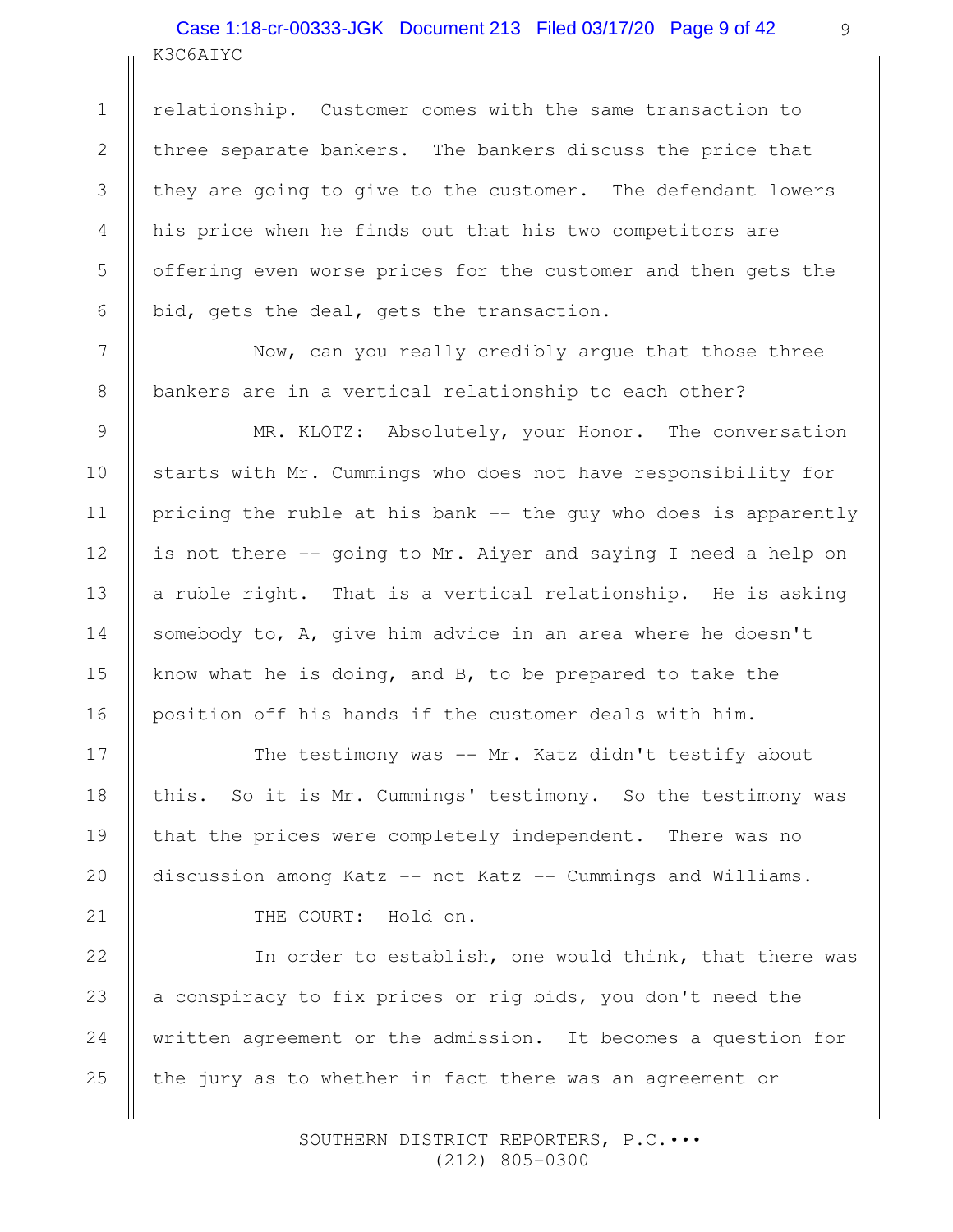# K3C6AIYC Case 1:18-cr-00333-JGK Document 213 Filed 03/17/20 Page 10 of 42

1

2

3

4

5

6

7

8

9

10

11

12

13

14

15

16

17

18

19

20

21

22

23

24

25

understanding to fix prices or rig bids. So the jury is presented with what these people did and what they said at the time. And then the parties are perfectly free to argue to the jury, as you did, that there was no agreement or understanding; and then the jury can look at the evidence of what these people did and come to its conclusion as to whether the government had proved this understanding or agreement to fix prices or rig bids. What happened? What actually happened in the transaction? A customer comes to three bankers who present themselves as independent, established huge banks and the customer comes for bids.

Now, certainly the jury would be entitled to consider the testimony by the customer, that the customer of course was looking for the best bid. Does the customer get the best bid? The three bankers talk to each other, show their bids, and the banker who has the best bid for the bank is able to get it even better when that banker finds out what the other two bids are. Now, you can argue that that is not price fixing or bid rigging but that was certainly the gist of the evidence.

The jury was instructed: Here is what price fixing is. Here is what bid rigging is. The instructions came right out of Judge Sand and the ABA Antitrust Section Model Charges. I don't recall that there was any substantive objection to the charges. So the jury was properly instructed: Here is what price fixing is and here is what bid rigging is. And they

> SOUTHERN DISTRICT REPORTERS, P.C.••• (212) 805-0300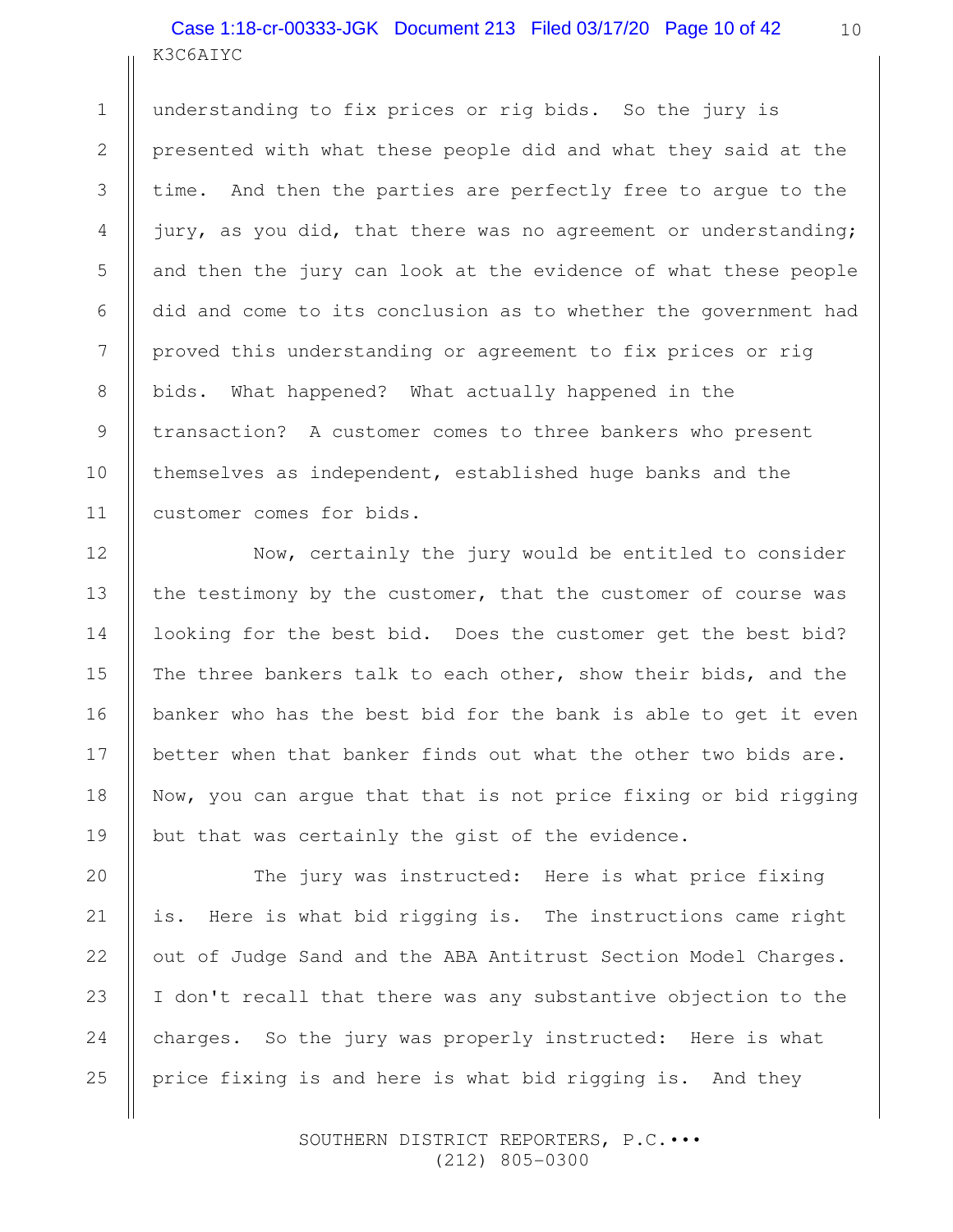K3C6AIYC Case 1:18-cr-00333-JGK Document 213 Filed 03/17/20 Page 11 of 42

looked at this evidence and said, Price fixing; bid rigging.

MR. KLOTZ: Can I make a number of points with respect to January 28th?

THE COURT: Sure.

MR. KLOTZ: First of all, there is a critical piece missing from what the parties did, which is this transaction doesn't involve Katz.

1

2

3

4

5

6

7

8

9

10

11

12

13

14

15

16

17

18

19

THE COURT: It doesn't involve?

MR. KLOTZ: Katz. So Cummings is the relevant witness. Cummings did not testify,  $I$  had an agreement that Aiyer would win this bid. You don't have to have a written agreement that he is a party to the agreement if there was an agreement. For sure if he was prepared to testify, The reason I did this was because I had an agreement with Aiyer, the government would have asked him that question. That is not what he testified.

THE COURT: My recollection is that there was testimony by Mr. Cummings that he preferred to call it an understanding.

MR. KLOTZ: Not with respect to the ruble. He gave that general testimony but he did not say that with respect to ruble. In this case, moving on to the second point that your Honor made and it links back to something that you said earlier, each of these people is at a big institution and customers come to them whether they are comfortable with the 20 21 22 23 24 25

> SOUTHERN DISTRICT REPORTERS, P.C.••• (212) 805-0300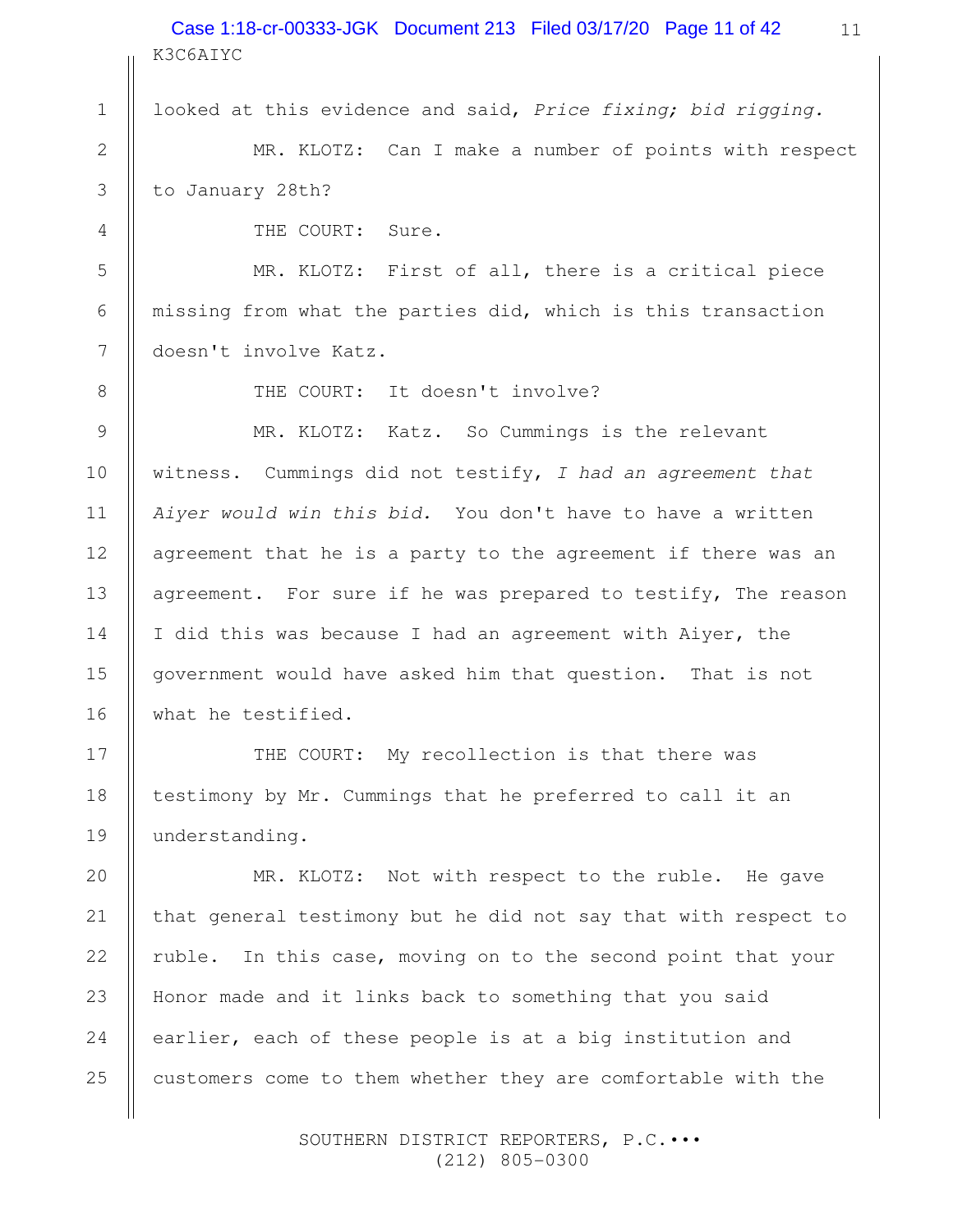# K3C6AIYC Case 1:18-cr-00333-JGK Document 213 Filed 03/17/20 Page 12 of 42

currency or not. They are not at liberty to say, Sorry, I am not going to quote you on that. They have to say something. What they are permitted to do is what Cummings in particular did all the time. They are permitted to quote a deliberately unattractive price because they don't want the business. That is what Cummings testified he did in this case. He said, When I heard that Aiyer was bidding this and Williams was bidding this, I decided to bid the other thing intending to lose the business but not to look foolish in what I quoted. That was the testimony. There was no testimony we had an agreement. There was no testimony we had an agreement that Aiyer was going to win. There was no testimony that the understanding was that we would disclose our prices to Aiyer so he could get a better price.

THE COURT: I am sorry. When three bankers get together and they discuss the prices that they are going to quote and you look at the three prices and you know that two of the prices are going to be the losing bids and one price is going to be the winning bid but can even be reduced some to the advantage of the bank and the disadvantage of the customer, the point is that one of the bankers who is showing the losing bids has to say, Well, I deliberately did that independently in order to lose the bid. That's what the banker has to say.

MR. KLOTZ: He doesn't have to say it. That is what he did say under oath. That was Cummings' testimony. 24 25

> SOUTHERN DISTRICT REPORTERS, P.C.••• (212) 805-0300

1

2

3

4

5

6

7

8

9

10

11

12

13

14

15

16

17

18

19

20

21

22

23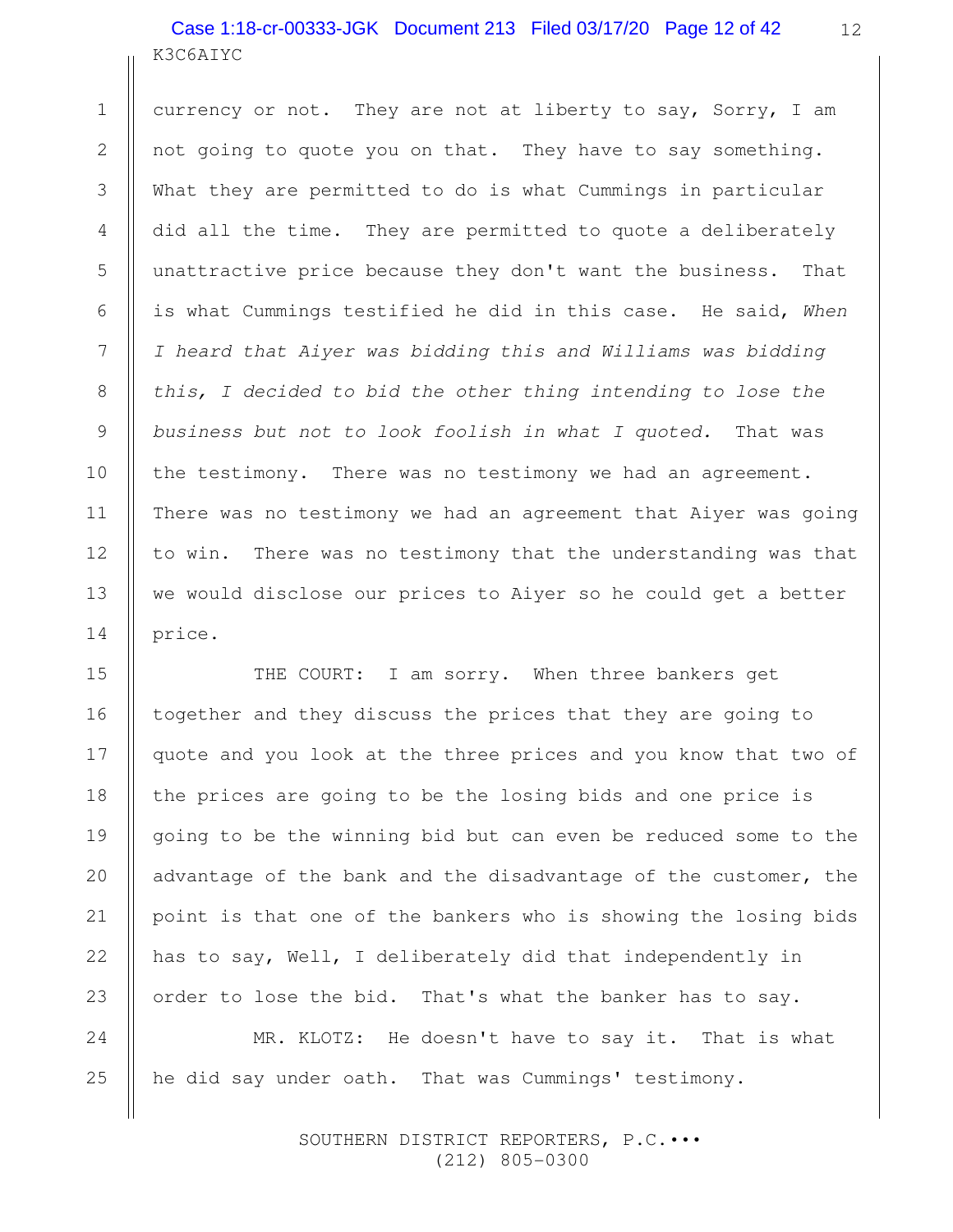K3C6AIYC Case 1:18-cr-00333-JGK Document 213 Filed 03/17/20 Page 13 of 42 13

As to Mr. Aiyer changing his bid, there was no testimony whatsoever as to why. There was a perfectly plausible and legal explanation as to why. 2 3

THE COURT: What was that?

MR. KLOTZ: There was testimony in the record that larger transactions get worse pricing than smaller ones because of the greater risk, and Mr. Aiyer found out as a result --

THE COURT: But he told the other two bankers what the price was that he had determined.

1

MR. KLOTZ: For a \$5 million transaction.

THE COURT: And then after talking and finding out what the proposed bids were of the other bankers, he reduced it.

MR. KLOTZ: After learning that the customer had gone to two other bankers also with a \$5 million transaction and after saying to both of them, If she trades with all of us, I will take your positions. The standard on Rule 29 is when you are talking about inferences if the inference that is consistent with innocence is as strong as the inference that is consistent with guilt, then a reasonable jury has to have had a reasonable doubt. With respect to changing the price here, there was no direct testimony. You are being asked to make an inference, and there is a perfectly plausible inference about why he might have changed the price.

Again, circling back so we have the context here. Mr.

 SOUTHERN DISTRICT REPORTERS, P.C.••• (212) 805-0300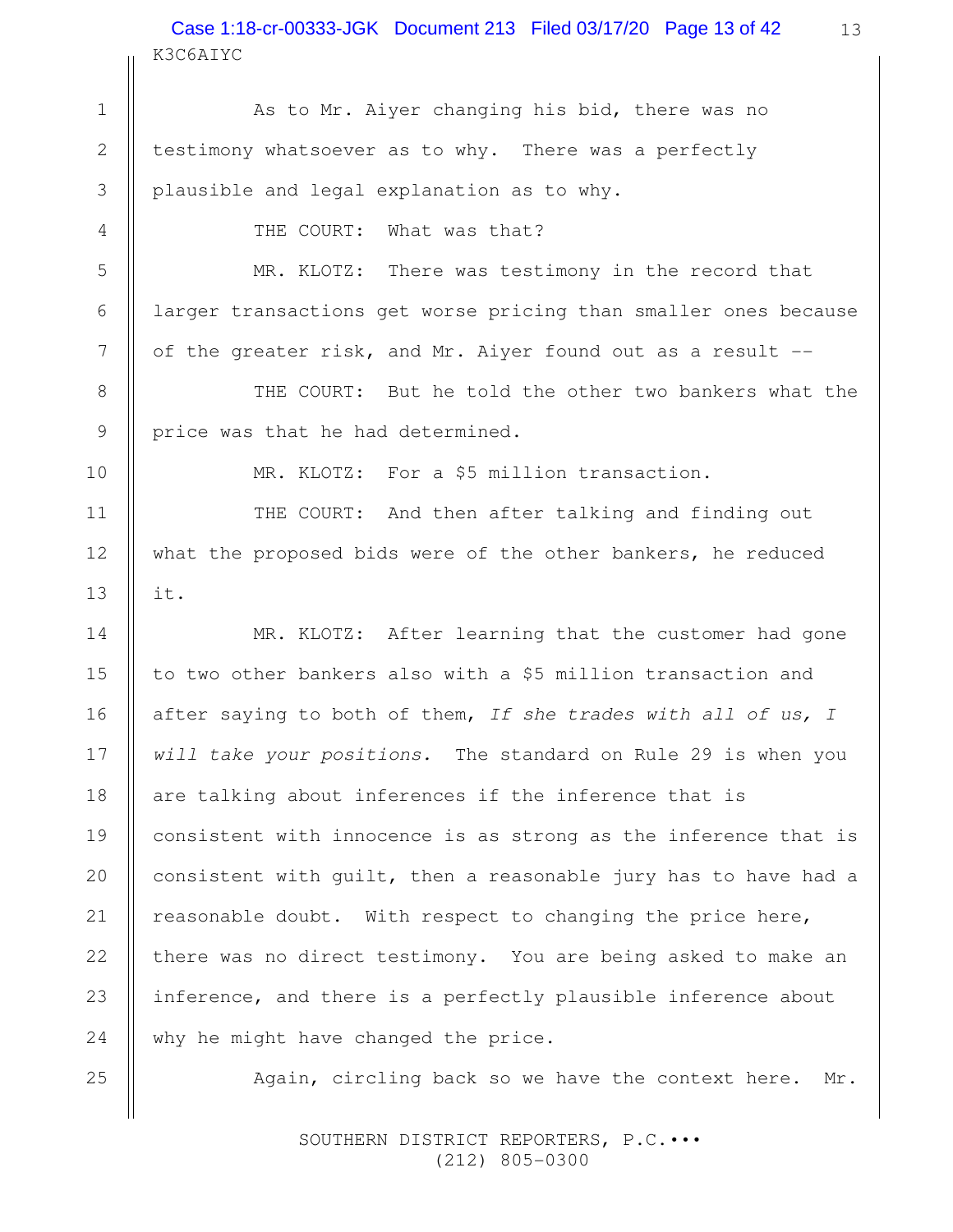# K3C6AIYC Case 1:18-cr-00333-JGK Document 213 Filed 03/17/20 Page 14 of 42

Cummings does not go to Mr. Aiyer knowing that Mr. Aiyer has been approached for this transaction for the purpose of let's all figure out who is going to bid what. As far as knows, he is the only person who has been asked. He goes to Mr. Aiyer for the purpose of saying, I am over my head here. What should I tell the customer?

THE COURT: But they all learn that they have all been given the same transaction by the same customer so that they were all bidding on the same transaction.

MR. KLOTZ: They don't know that it is a single \$5 million transaction. They know they have been asked to bid on five million, but they don't whether the customer is trading five or 15. That according to the testimony potentially influences the price quote.

1

2

3

4

5

6

7

8

9

10

11

12

13

14

15

16

17

THE COURT: Go ahead.

MR. KLOTZ: I will not go into the other ruble -well, I will go into the other ruble transactions quickly.

October 14th is the one where Aiyer is approached by a broker for a price and the critical fact here is that the broker is not the customer's broker. This is October 14, 2010. Mckenzie is the customer. They go to Katz and they apparently go to multiple other banks and those multiple other banks go to a broker and the broker go to Aiyer. In that transaction, Aiyer is not competing with Katz and he is not competing with the other banks because nobody has asked him to quote the price 18 19 20 21 22 23 24 25

> SOUTHERN DISTRICT REPORTERS, P.C.••• (212) 805-0300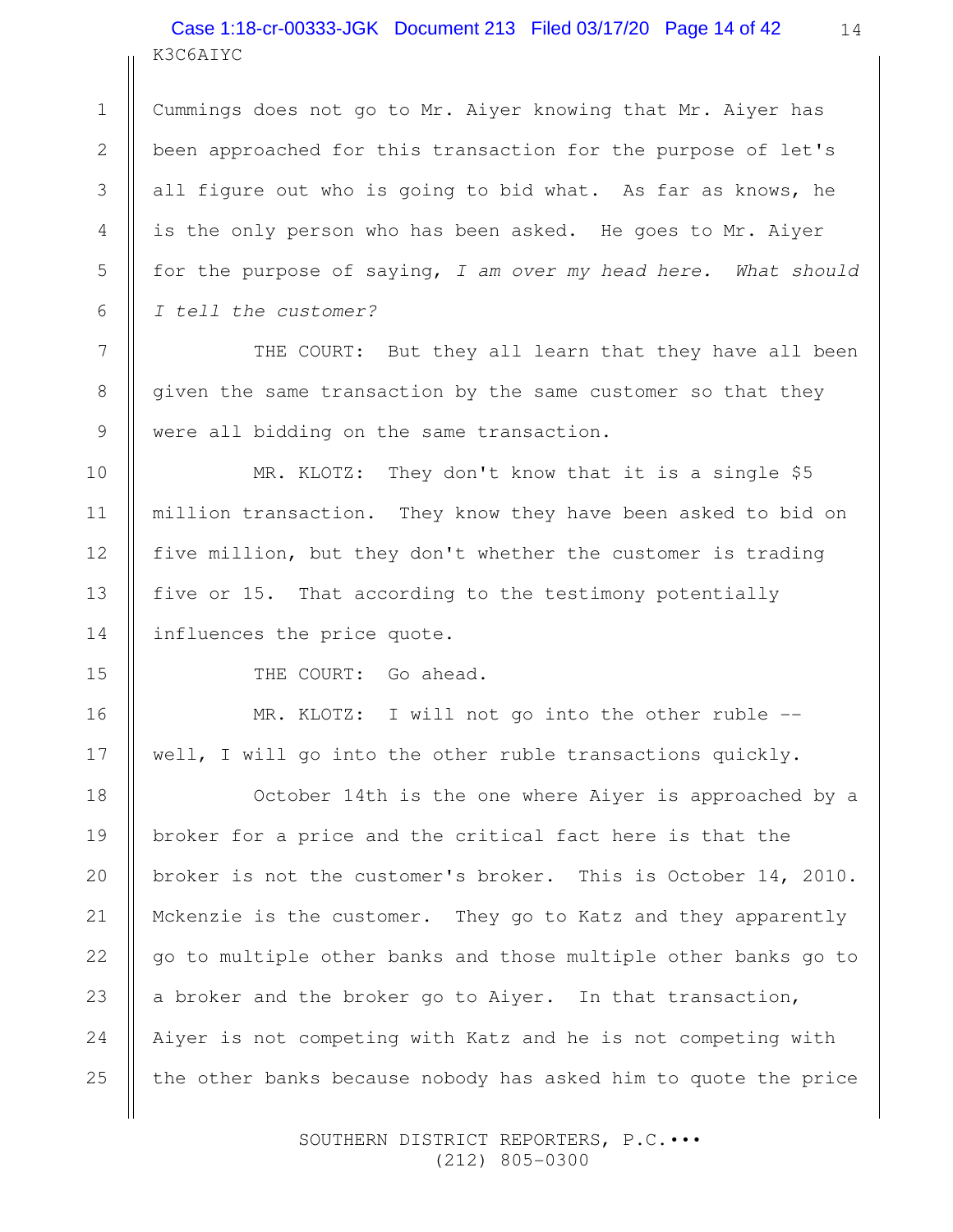# K3C6AIYC Case 1:18-cr-00333-JGK Document 213 Filed 03/17/20 Page 15 of 42

to the customer. He has been asked to quote prices to other banks. In that situation his relationship to the other banks is a purely vertical relationship. He is under no obligation to quote any of them and if he decides to quote any of them, he is perfectly free to quote different prices to different people. Favor somebody he likes. Disfavor somebody he doesn't like. There simply is no horizontal competition on October 14th, 2010.

Then I will go back to November 4th, which is the one we started with. The testimony was that Mr. Aiyer gave his price, 30.99 rubles to the dollar, completely independently. He had given that to the customer without talking to Mr. Katz. Katz's testimony was that his price quote of 30.98 he arrived at independently, one presumes for the same reason that Cummings arrives at lower prices when he doesn't want to get a transaction; but there is no testimony that those prices were coordinated. There is no testimony that Aiyer's price was artificially high or low or unfavorable or whatever it was. For all the testimony shows it was the absolutely best price anybody to get into the market. So there is no evidence of any injury to the customer certainly much less intent to injure a customer in that circumstance. Those are the best examples that the government has. None of them stand up to scrutiny of showing the elements of the offense.

January 12th, 2018, shows the same pattern. That is

 SOUTHERN DISTRICT REPORTERS, P.C.••• (212) 805-0300

25

1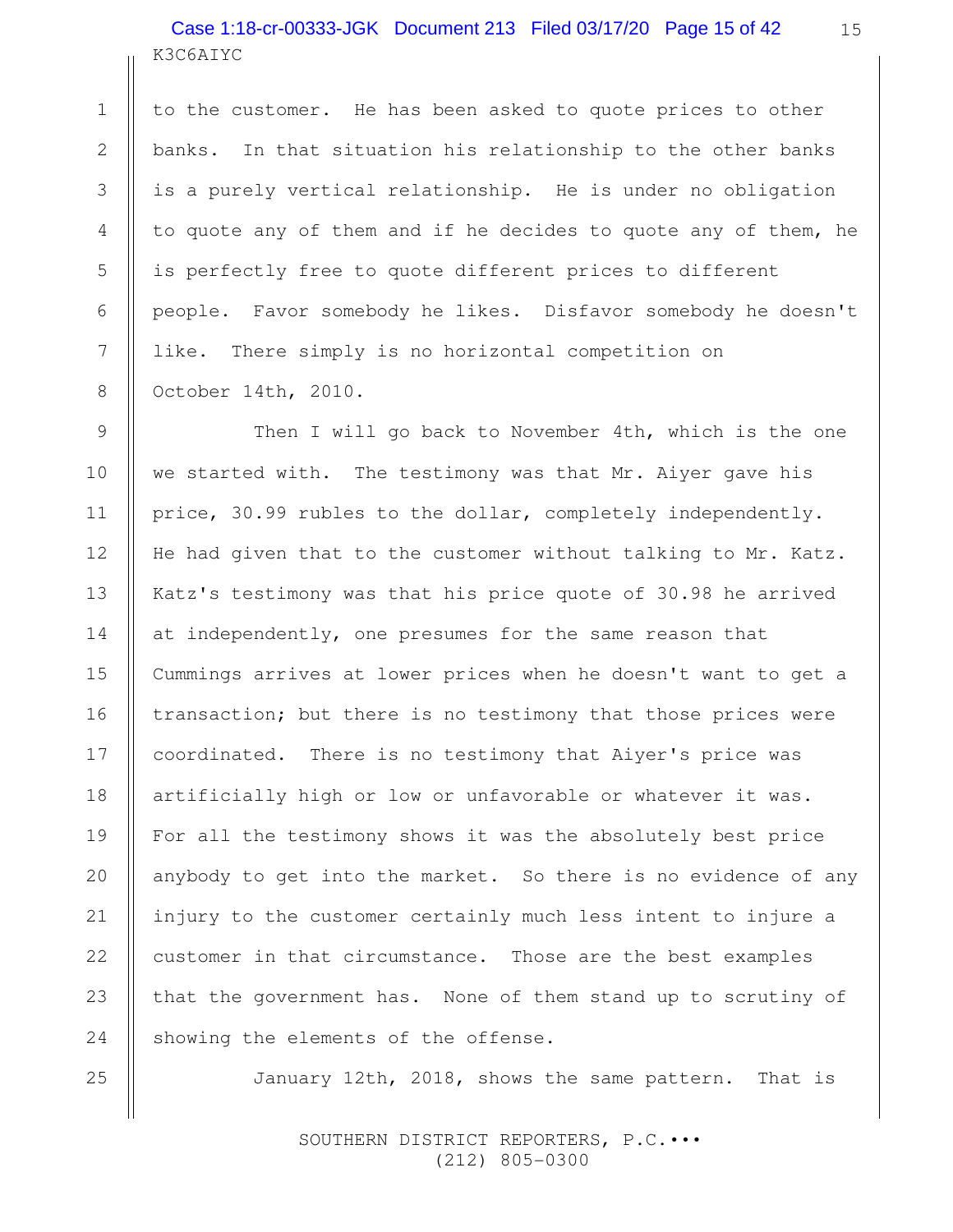K3C6AIYC Case 1:18-cr-00333-JGK Document 213 Filed 03/17/20 Page 16 of 42

the stop loss.

THE COURT: Do you mean January 18, 2012?

MR. KLOTZ: Sorry. January 18th, 2012. That is the stop-loss transaction. What happens with the stop-loss transaction is there is no question that the parties shared information about having stop-loss orders. They shared all kinds of information about what was happening in the market. There is nothing illegal about that information sharing.

There was testimony from Mr. Cummings, the government's witness, that if you knew that prices were approaching a stop-loss level, one of the strategies that was advantageous both to you and to the customer was to trade in advance of that based on a prediction of what was going to happen.

THE COURT: Sure. That was a defense argument on. On the other hand, one could read the chats as an effort by the defendant and others to drive the price down to run a stop so that their transaction would be triggered. Yes, I understand the defense argument that this was all a helpful, good trading strategy to save the customer money. On the other hand, the jury could find more persuasive that the defendant and others were attempting to drive the price down to run a stop in order to trigger the transactions that they otherwise had and which wouldn't be triggered unless they ran the stop.

MR. KLOTZ: There is another piece to the defense

 SOUTHERN DISTRICT REPORTERS, P.C.••• (212) 805-0300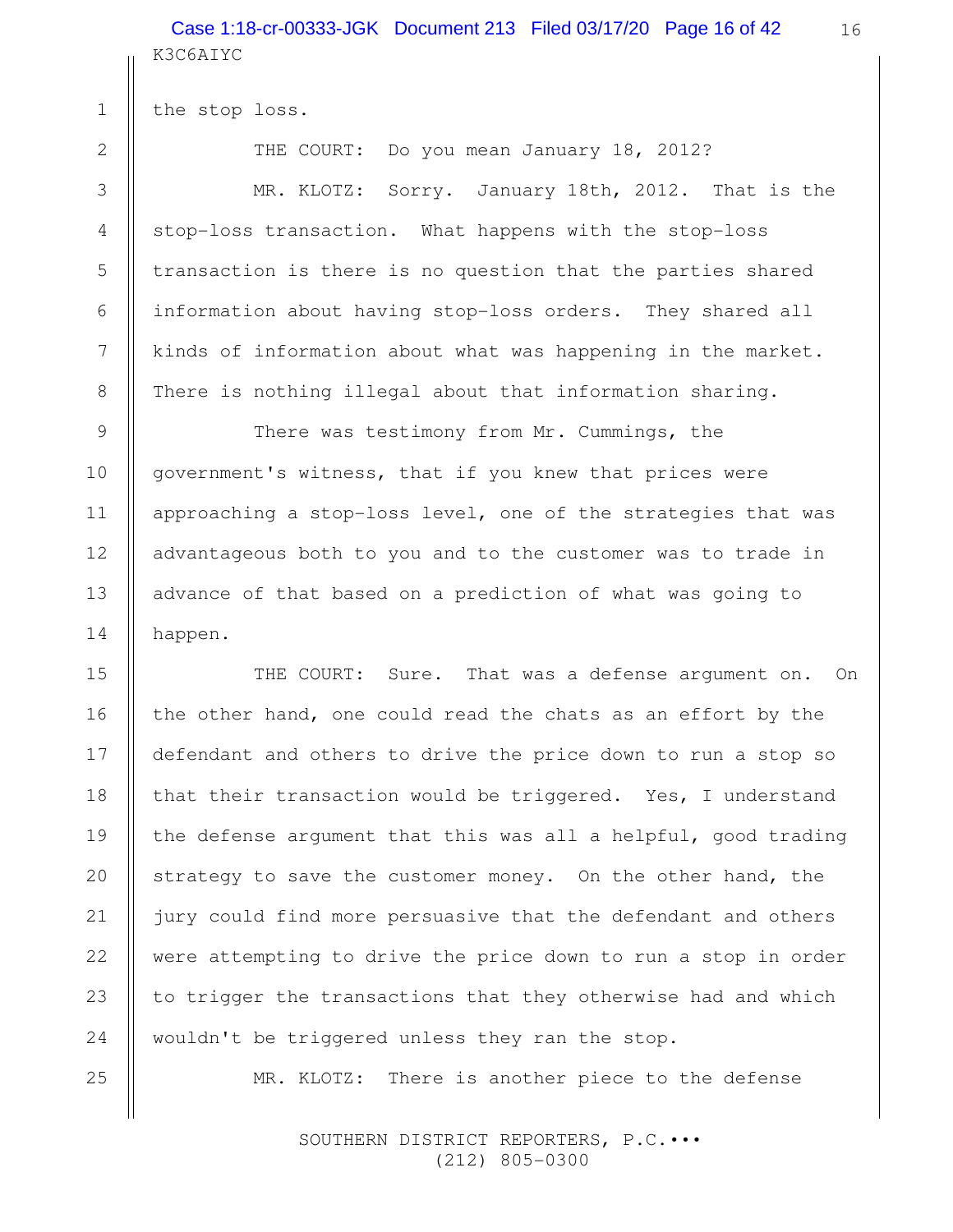# K3C6AIYC Case 1:18-cr-00333-JGK Document 213 Filed 03/17/20 Page 17 of 42

1

2

3

4

5

6

7

8

9

10

11

12

13

14

17

argument, your Honor, and that piece is there is no testimony that the parties coordinated their trading to run the stop. On the contrary, Mr. Cummings testified repeatedly on cross-examination that his trading was not coordinated with Mr. Aiyer's. We presented expert testimony to that, too. Now, if Mr. Cumming had said, I had an agreement with Mr. Aiyer that we were going do drive the price down through the stop level and by golly that is what we did, and I were here arguing, Well, that is not very believable because here are inferences that you could draw to the contrary, then I think your Honor's argument would make perfect sense. That is not what Cummings testified. There is an evidentiary link missing in the evidence that the government presented. There was no evidence of coordinated trading.

Indeed, when Cummings was talking about what he did, it was consistently about his own conduct and only his own conduct -- here is what I was trying to do with my trading and here is the only reason I did it the way I did, but not any implication of Mr. Aiyer being involved in that. On cross-examination he said, Nope, I had no idea what trading Mr. Aiyer was doing. I was not coordinating my trading with Mr. Aiyer. If you say, Well, a jury could infer from the facts and circumstances, we're back to where we were before I submit, which is if you have one inference that is consistent with innocence, namely, parties who know certain information are 15 16 17 18 19 20 21 22 23 24 25

> SOUTHERN DISTRICT REPORTERS, P.C.••• (212) 805-0300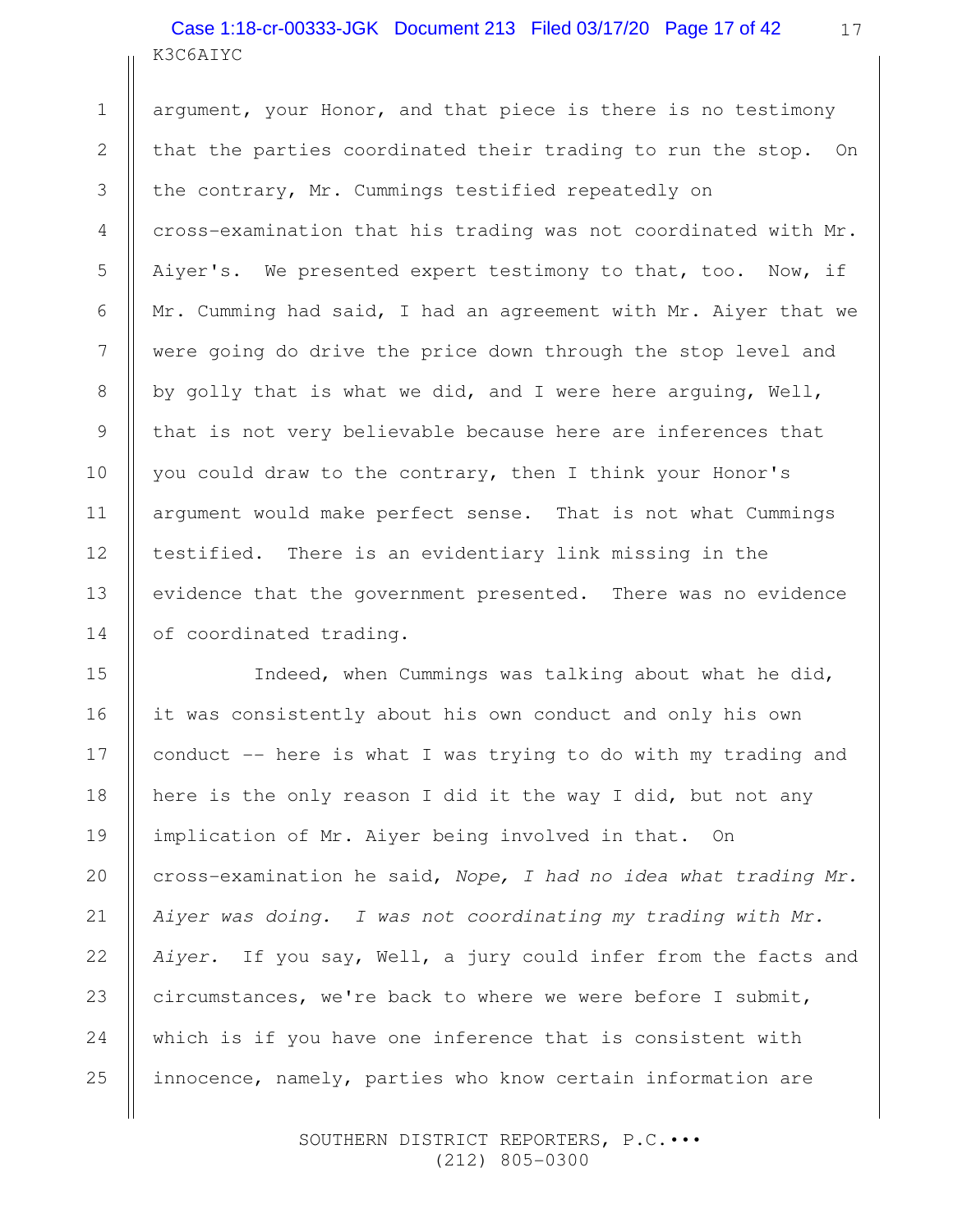# K3C6AIYC Case 1:18-cr-00333-JGK Document 213 Filed 03/17/20 Page 18 of 42

1

2

3

4

5

6

7

8

9

10

11

12

13

14

15

16

17

18

19

likely to act in a particular way unilaterally and another inference that is consistent with guilt, the Rule 29 standard says that that is not sufficient evidence. A reasonable jury has to have had a reasonable doubt as to that.

Then the final category of trades is the Reuters trade, which was on the one hand the most numerous of the government examples; but on the other hand, the majority of the examples were examples of spoofing and canceled trades, which the government conceded and your Honor quite properly instructed the jury that these are not antitrust violations. If you take those out of the picture, you then have two or three examples of iceberg orders. You have two or three examples of iceberg orders where although Katz or Cummings or both of them said, Oh, this was the purpose and this was to disguise the volume of supply or demand in the market, in every single instance on cross-examination, they agreed that there was no change whatsoever in the perceived supply and demand that customers saw in those instances. I submit that those instances are just silly.

Then you have a handful of instances where one person or another stays out of somebody else's way while they are trading. I think four or five instances spread over two and a half years and umpteen thousand different transactions. In a context where all of these people are sharing information because they have an extraordinarily economically important, 20 21 22 23 24 25

> SOUTHERN DISTRICT REPORTERS, P.C.••• (212) 805-0300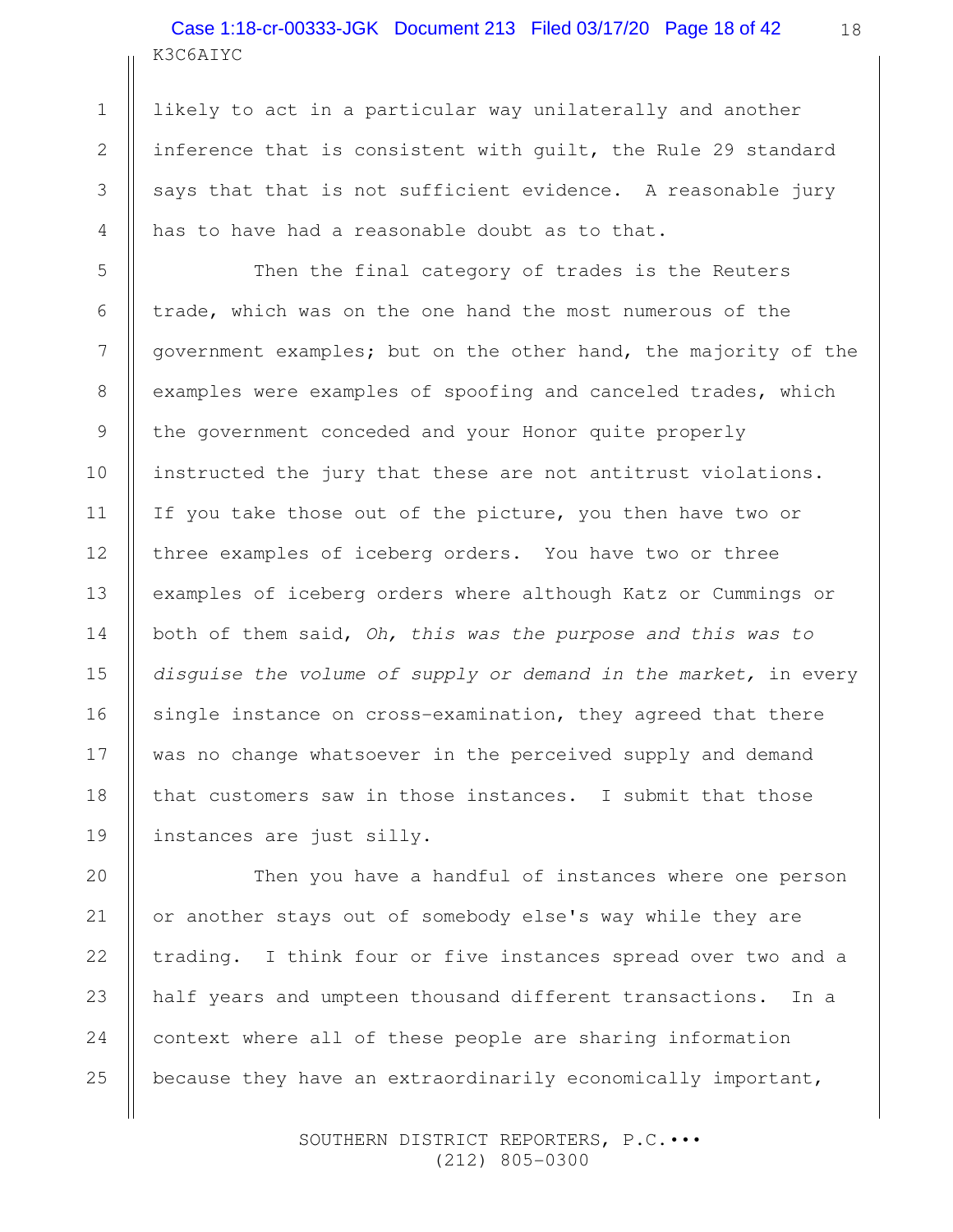# K3C6AIYC Case 1:18-cr-00333-JGK Document 213 Filed 03/17/20 Page 19 of 42

completely legal buy-sell relationship among each other and I think you cannot infer in those circumstances that it was the intent of the parties to manipulate price. I think the most you could conceivably infer -- I don't think even this works - is that what is going on with those very limited number of Reuters trades is what was going in Apex Oil, which is you have in a dealer market a couple of people who were both dealers and who were both counterparties and competitors ganging up to disadvantage another party who was a counterparty and competitor, and the Court held that is not a per se violation.

As I say, I will breeze through the other examples as well, I don't think any of the government's examples stand up to scrutiny. I think the entire case can be dismissed on Rule 29 grounds. Then my argument is even if the entire case can't be dismissed on Rule 29 grounds, if any of these groups of episodes, theories of what the offense was went to the jury improperly, then you've got prejudice to the defendant because you can't tell whether the jury convicted on a permissible theory or impermissible theory.

THE COURT: Before you get to that, the first part of your brief, pages 1 to 33, it seemed to me to be an argument that the Court erred in denying the motion to dismiss portions of the indictment in rejecting your motions in limine. I think you even say that essentially in the brief that you made these arguments before.

> SOUTHERN DISTRICT REPORTERS, P.C.••• (212) 805-0300

24

25

1

2

3

4

5

6

7

8

9

10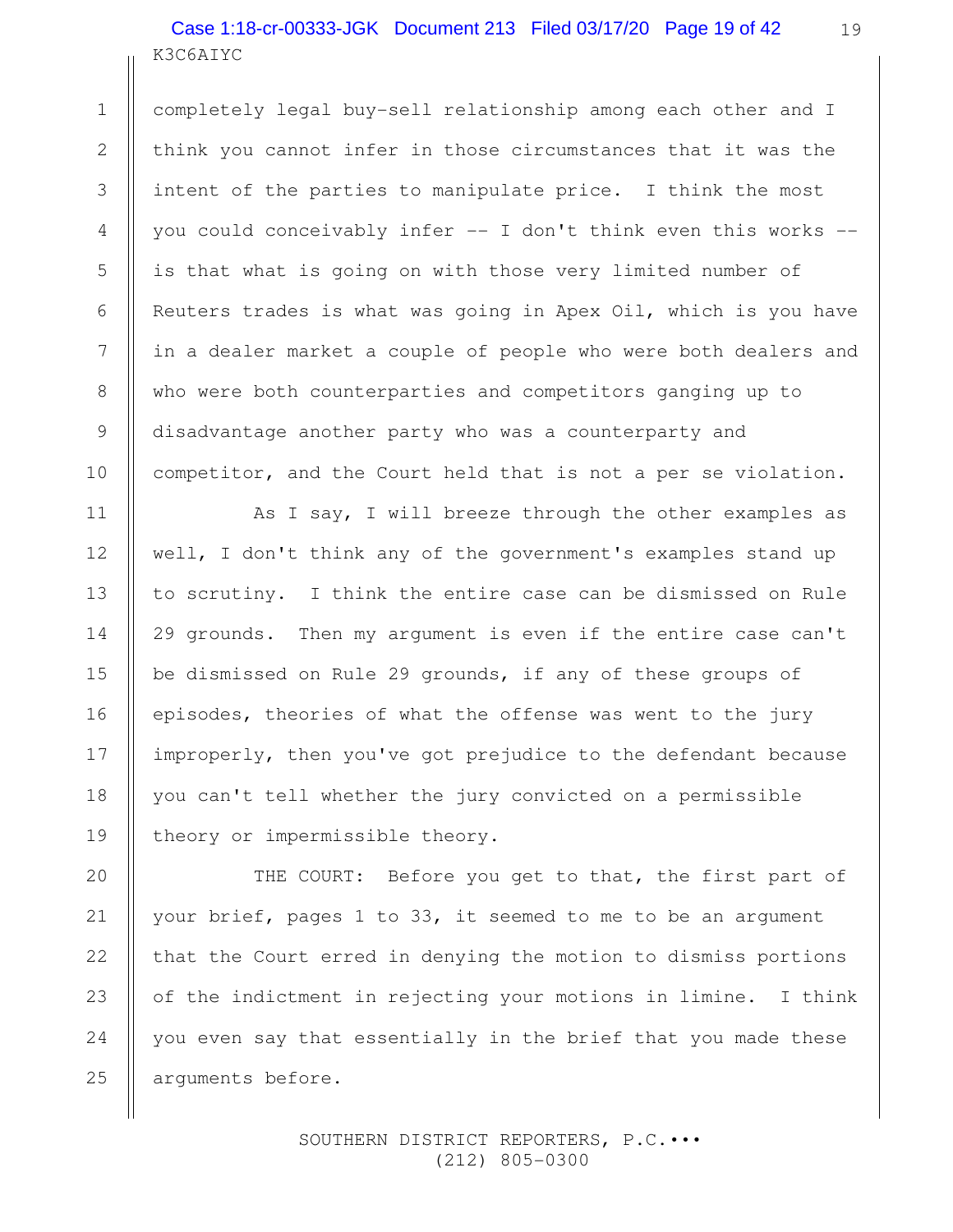Case 1:18-cr-00333-JGK Document 213 Filed 03/17/20 Page 20 of 42

K3C6AIYC

20

Am I right? MR. KLOTZ: Yes, your Honor, that is why I didn't address it today. THE COURT: Okay. MR. KLOTZ: I felt I have done my best to persuade your Honor on this. I have been unsuccessful. THE COURT: If that is true, pages 1 through 33 of your brief are a motion for reconsideration. MR. KLOTZ: I think in effect that is what they are. Hopefully we put it more persuasively this time through than prior times through. I felt we had to make the argument less there be some argument down the road that we waived that argument because we didn't reraise it on Rule 29 motion. THE COURT: Isn't that an untimely motion for reconsideration? MR. KLOTZ: I think it is perfectly permissible as part of a Rule 29 motion. THE COURT: The gist of the first part of the belief is that the Court should have engaged in a sophisticated economic analysis of all of the transactions deciding which ones were in fact per se price fixing or bid rigging; and only after the Court had engaged in that sophisticated economic analysis should the Court have allowed evidence of that transaction to go to the jury. Is that fair? 1 2 3 4 5 6 7 8 9 10 11 12 13 14 15 16 17 18 19 20 21 22 23 24 25

> SOUTHERN DISTRICT REPORTERS, P.C.••• (212) 805-0300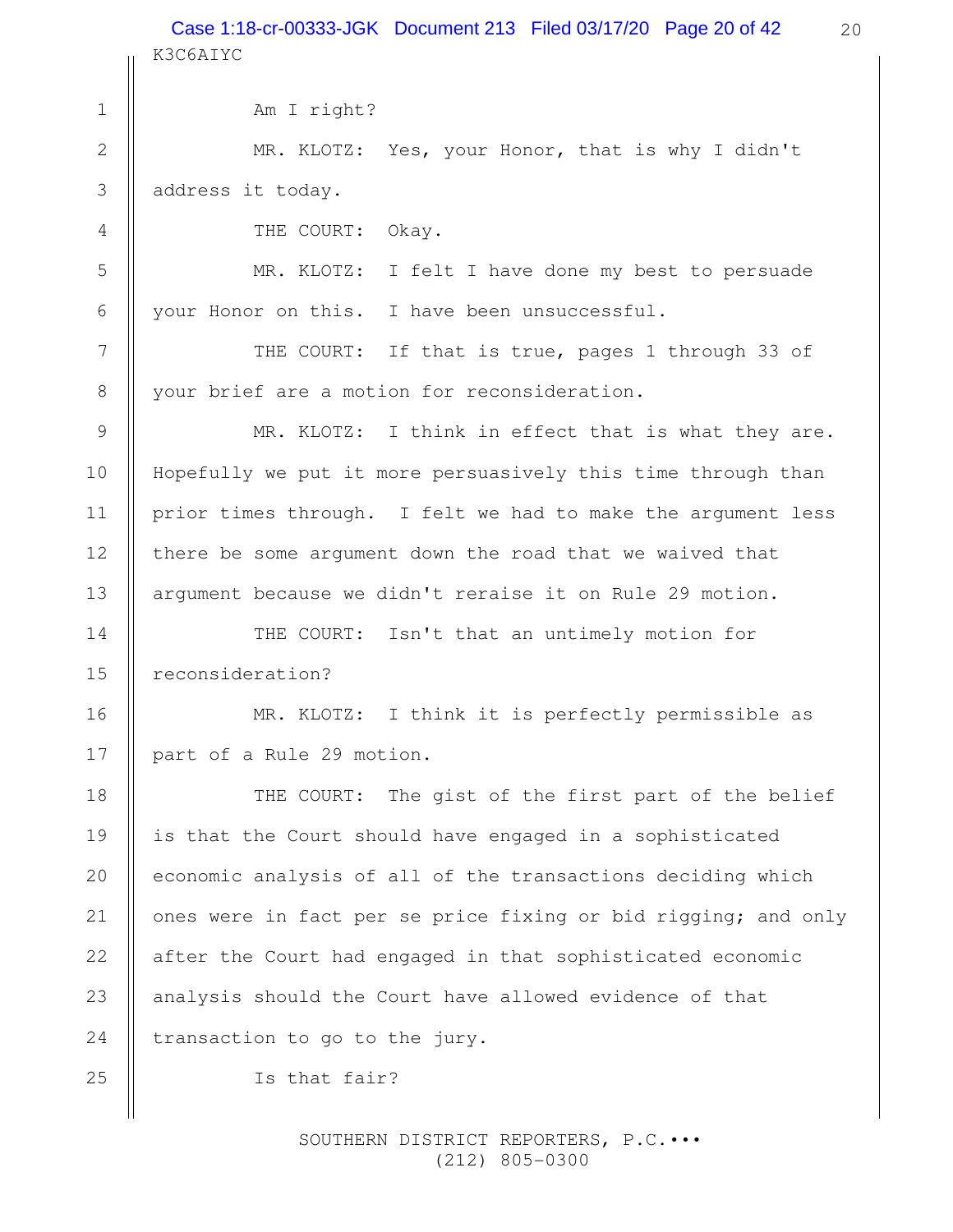## K3C6AIYC Case 1:18-cr-00333-JGK Document 213 Filed 03/17/20 Page 21 of 42

MR. KLOTZ: I put it a little bit differently. First of all, the level of sophistication of the analysis is going to vary from situation to situation. What your position was is the Court needs to do sufficient analysis to reach a conclusion whether the conduct actually at issue, not just as alleged in the indictment, amounts to a personal violation of the antitrust laws.

THE COURT: What criminal cases do you rely on for that proposition?

We have an indictment that alleges price fixing and bid rigging. In the civil context there are motions for summary judgment, which don't exist in the criminal context. In the criminal context we have an indictment, we have a motion to dismiss, we have the charge to the jury which asks them whether the government has proven the elements of the offense beyond a reasonable doubt and here are the elements of the offense and the offenses here were price fixing and bid rigging and there is no issue raised in the briefs that the elements of the offense were not properly given to the jury. So what cases in the criminal context do you rely on for the notion that there had to be this proceeding of some sort in which the Court went through a "sophisticated economic analysis" before either allowing evidence in or the charge to the jury?

The cases that you rely on are civil cases with sophisticated transactions such as licensing deals and the like 25

> SOUTHERN DISTRICT REPORTERS, P.C.••• (212) 805-0300

24

1

2

3

4

5

6

7

8

9

10

11

12

13

14

15

16

17

18

19

20

21

22

23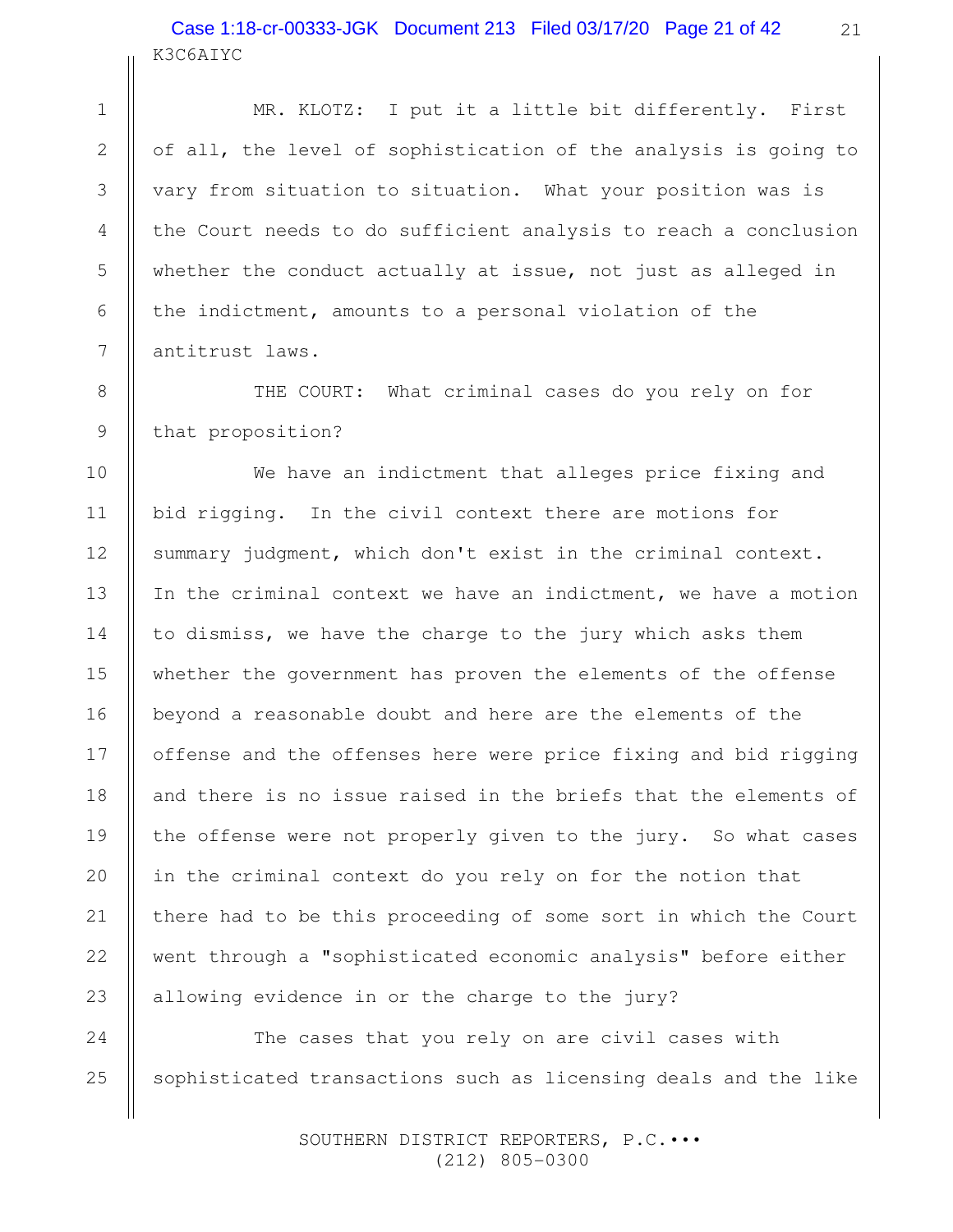K3C6AIYC Case 1:18-cr-00333-JGK Document 213 Filed 03/17/20 Page 22 of 42

rather than what could be described as straightforward allegations of price fixing or bid rigging. So tell me the cases that I should look at in the criminal context that say that the Court has to go through a sophisticated economic analysis of alleged price fixing or bid rigging before giving the case to the jury or admitting the evidence. What are the criminal cases and I will go and look at them carefully? MR. KLOTZ: So in this our motions to dismiss, your Honor, we cited criminal cases at the time -- THE COURT: Just tell me. MR. KLOTZ: It's the -- THE COURT: Tell me what the major criminal case --MR. KLOTZ: There is only one criminal case in which a Court dismissed an indictment because it found that the conduct at issue was not governed by the per se rule. THE COURT: Because it was not price fixing or bid rigging. MR. KLOTZ: Right. That case was reversed on appeal. So that is a criminal case. We also cited-- THE COURT: Hold on. Hold on. Hold on. That is what I am trying to get. The only case which you rely on as you think comparable was a district court case that was reversed on appeal. Not great authority. MR. KLOTZ: It isn't that case. Great authority --THE COURT: Hold on. Hold on. 1 2 3 4 5 6 7 8 9 10 11 12 13 14 15 16 17 18 19 20 21 22 23 24 25

> SOUTHERN DISTRICT REPORTERS, P.C.••• (212) 805-0300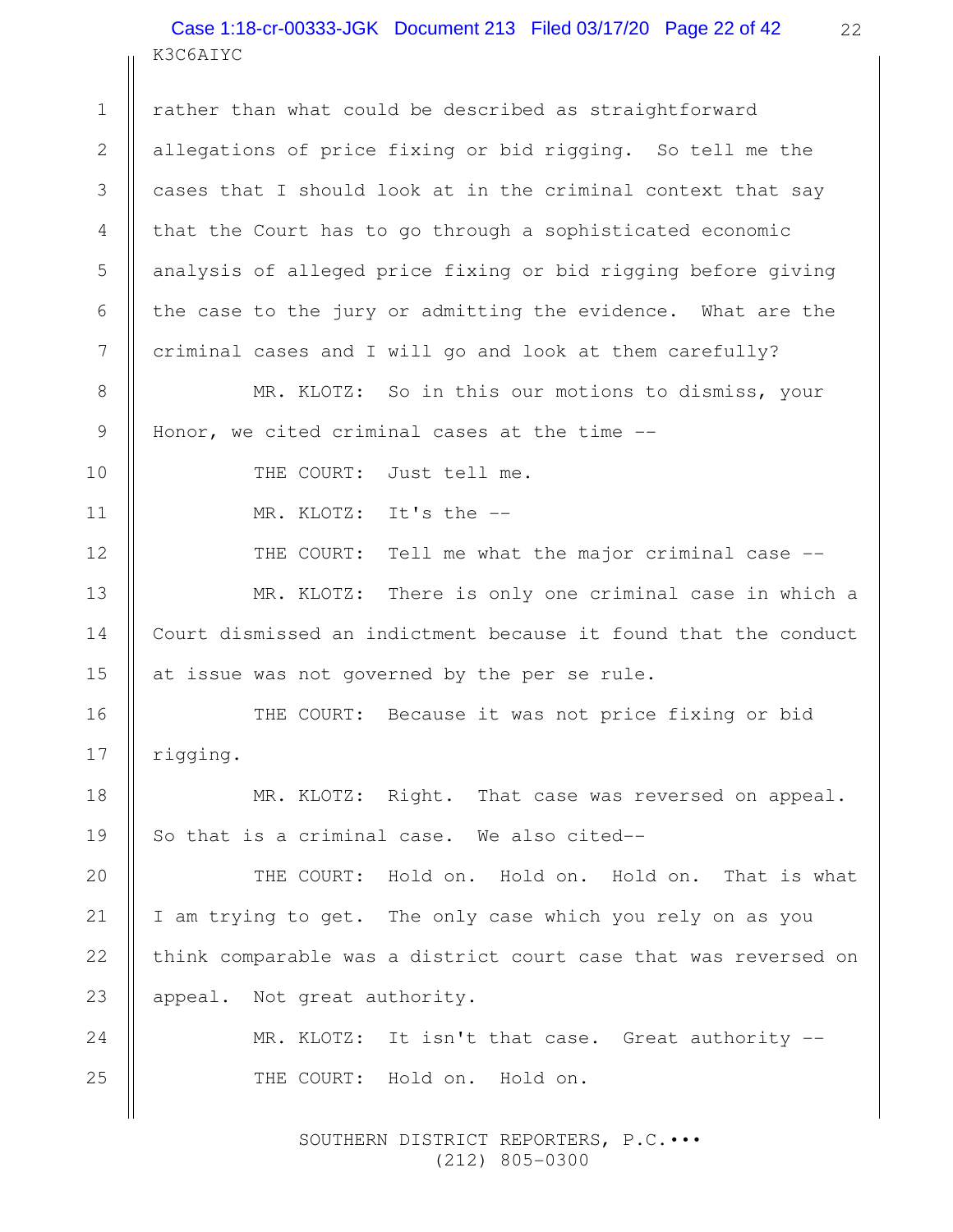# K3C6AIYC Case 1:18-cr-00333-JGK Document 213 Filed 03/17/20 Page 23 of 42

All I am asking simply is if I were to write an opinion supporting your view that I should have gone through a sophisticated economic analysis in order to be able to look at such things as the total effect on competition of the transactions involved in this case, what cases do I cite in the criminal context that would support that proposition?

MR. KLOTZ: The cases you would cite would not be criminal cases. They would be civil cases that stand for propositions --

THE COURT: Hold on. Hold on. Hold on.

First, the procedural context is noticeably different in the criminal and in the civil context for good reasons. Even if I were to go to the civil context, it appeared to me  $-$ I think I said this on the motion to dismiss -- that the cases that you were relying on were cases where the transactions were complicated arrangements among parties, including licensing agreements and the like  $--$  BMI, Apple  $--$  not comparable to the transactions here where you have at least three major banks, competitors for customer bids, discussing what they were bidding to a customer.

So you say no criminal cases, but then on the substance what cases do you think  $--$  I will look at them carefully -- are most comparable to your argument that you need a sophisticated economic analysis of the total transaction to see whether it really is price fixing or bid rigging? 21 22 23 24 25

> SOUTHERN DISTRICT REPORTERS, P.C.••• (212) 805-0300

1

2

3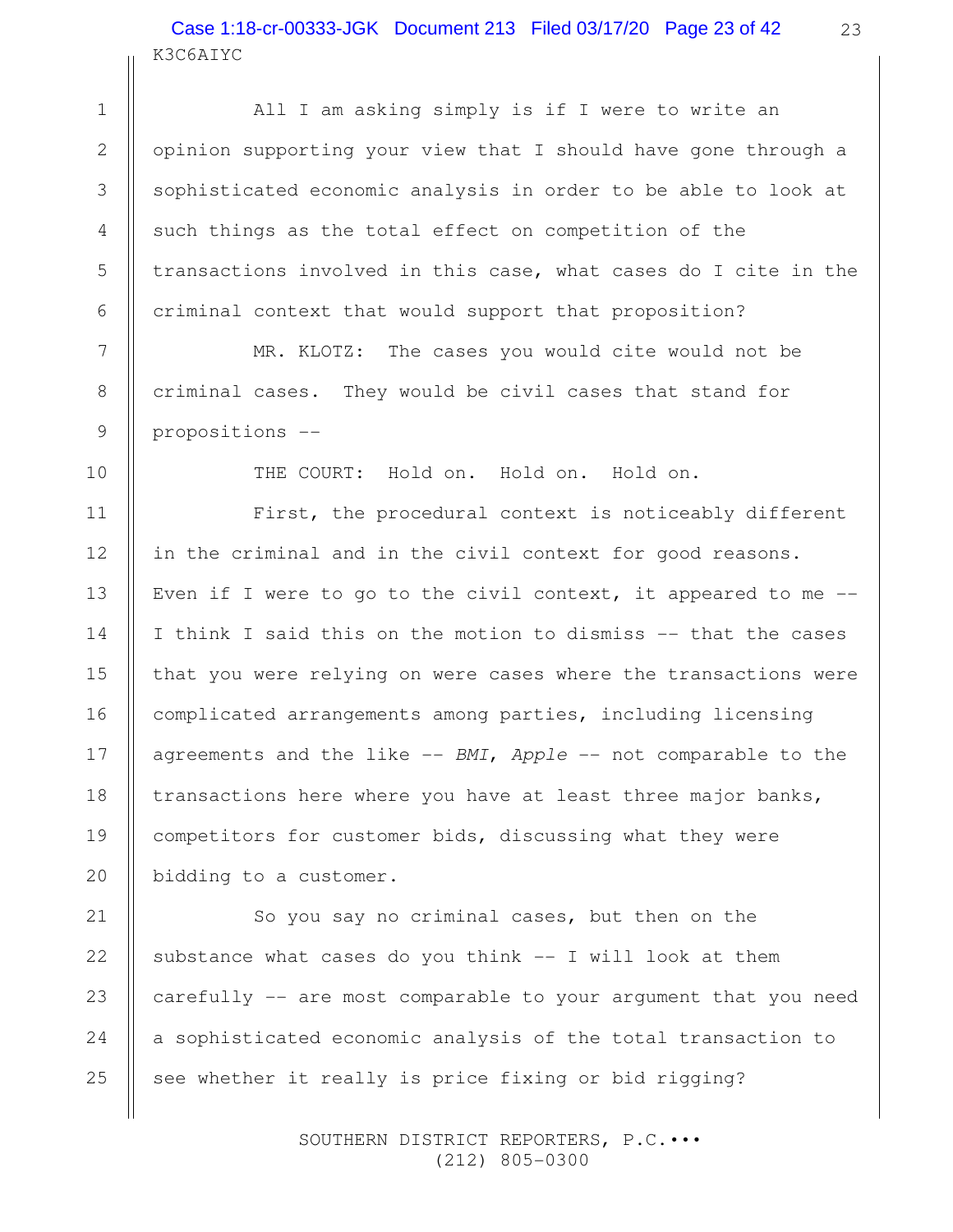#### K3C6AIYC Case 1:18-cr-00333-JGK Document 213 Filed 03/17/20 Page 24 of 42

MR. KLOTZ: So I think to answer your Honor's question I don't know that I can cite a case that I would call comparable on the facts. Although, I disagree that any suggestion the facts in this case are simple and straightforward. I think they are incredibly complex. What I think there is no disagreement about, though, is the determination of whether a conduct is governed by the per se rule or the rule of reason is a question of law for the Court. THE COURT: I am not quite sure --MR. KLOTZ: We cited -- THE COURT: Hold on. I am not quite sure you correctly captured whether there is any disagreement. The Supreme Court has told us that price fixing and bid rigging are in fact per se violations of the Sherman Act; right? Both the Supreme Court and the Second Circuit. MR. KLOTZ: Both the Supreme Court and the Second Circuit have also said that agreements that on their face are price fixing and bid rigging aren't necessarily per se violations because the label is not determinative and it takes an analysis. THE COURT: The jury was not asked, "Are these per se violations?" MR. KLOTZ: Correct, and they shouldn't have been. THE COURT: Right. They are asked, Was this price 1 2 3 4 5 6 7 8 9 10 11 12 13 14 15 16 17 18 19 20 21 22 23 24 25

> SOUTHERN DISTRICT REPORTERS, P.C.••• (212) 805-0300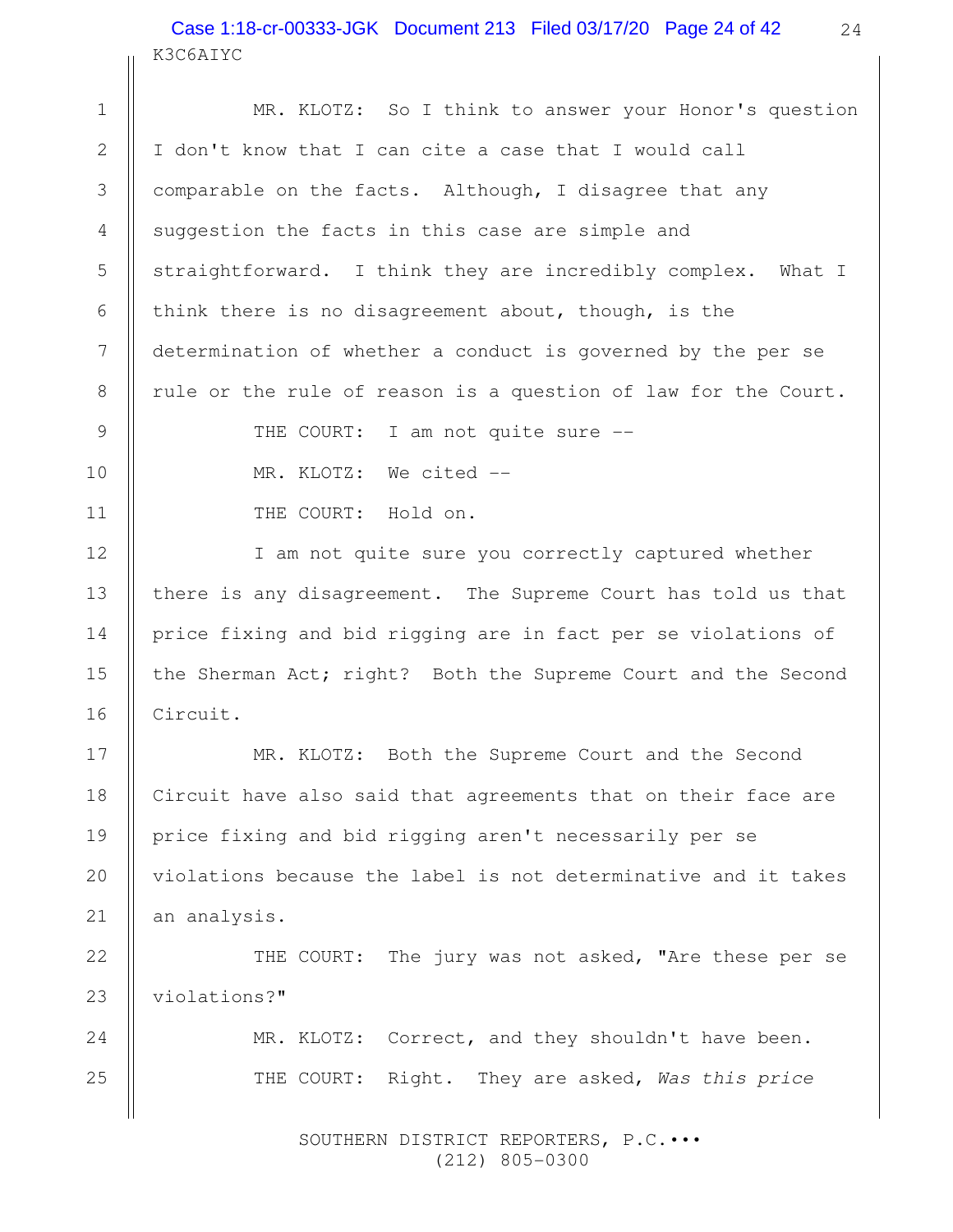K3C6AIYC Case 1:18-cr-00333-JGK Document 213 Filed 03/17/20 Page 25 of 42

fixing or bid rigging? They were then properly instructed, no objection, here are the elements of price fixing and the elements of bid rigging. So that as a matter of fact the jury was asked: Is this price fixing? Here is what price fixing is. The government must establish beyond a reasonable doubt that this was price fixing or beyond a reasonable doubt that this was bid rigging. If they said no, then they find for the defendant.

MR. KLOTZ: If that is what they were asked to do--

THE COURT: Well, they were, weren't they? They were properly instructed this is price fixing, this is bid rigging, do you find the government has proven this beyond a reasonable doubt.

MR. KLOTZ: That would demonstrate by itself only that the conduct appeared to be price fixing and bid rigging in the sense that the Supreme Court and the Second Circuit have held that that doesn't establish a per se violation. That doesn't mean it is not subject to the rule of reason.

1

2

3

4

5

6

7

8

9

10

11

12

13

14

15

16

17

18

19

20

THE COURT: I am sorry.

MR. KLOTZ: It can't be dispositive on this.

THE COURT: I don't understand that argument. I really don't. 21 22

MR. KLOTZ: Our argument is that it is for the Court to determine whether the conduct is governed by the per se rule or rule of reason. And if it is governed by the rule of reason 23 24 25

> SOUTHERN DISTRICT REPORTERS, P.C.••• (212) 805-0300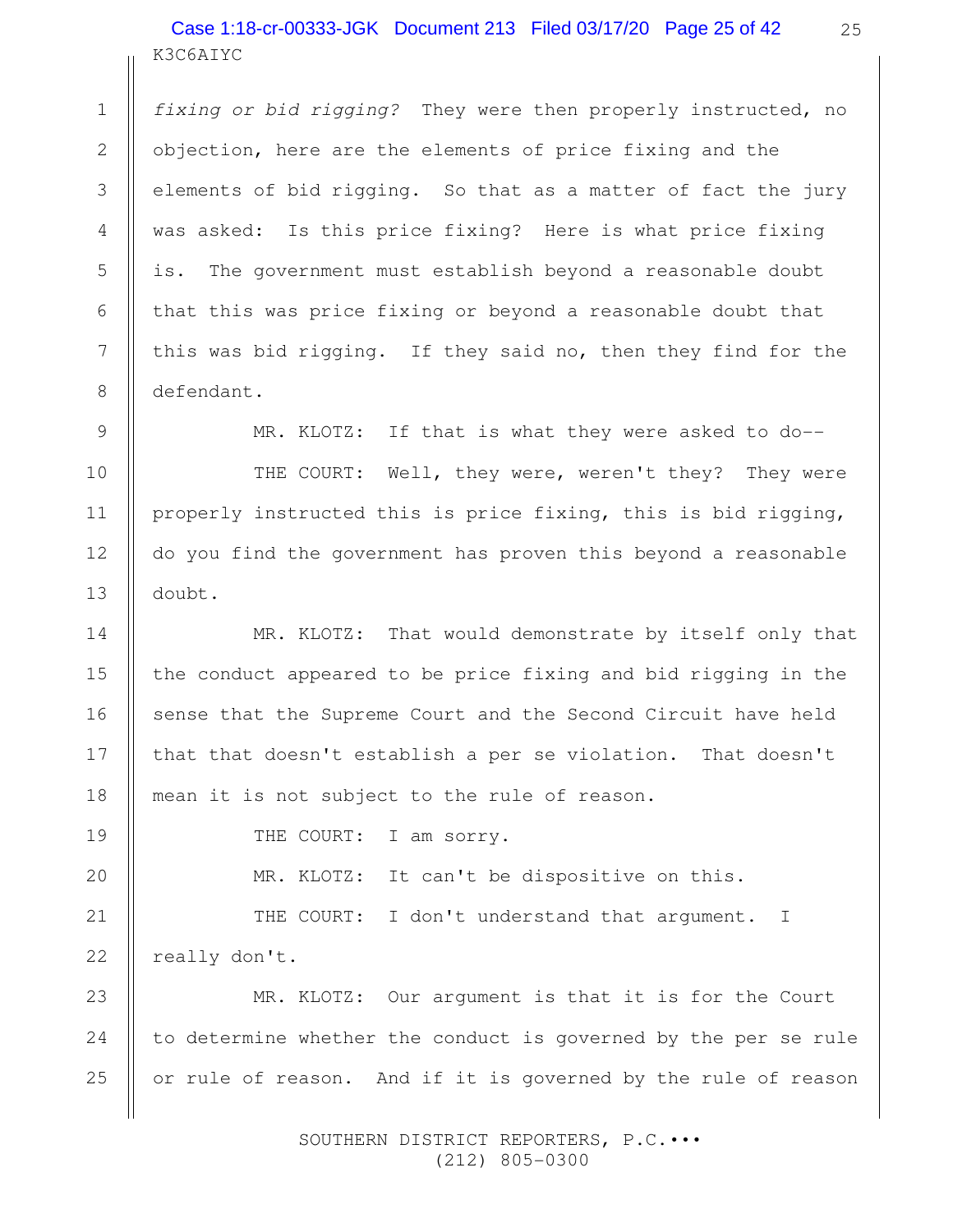K3C6AIYC Case 1:18-cr-00333-JGK Document 213 Filed 03/17/20 Page 26 of 42

as we submit it is, it can't be the subject of criminal prosecution.

3

4

5

6

7

8

9

10

11

12

13

14

15

16

17

18

19

20

21

22

25

1

2

THE COURT: Hold on. Hold on.

I had thought that we agreed that the Supreme Court and the Second Circuit have held that price fixing and bid rigging are violations of the criminal violations of the Sherman Act. You don't even have to talk about per se violations. All you have to do is to understand that the Supreme Court and the Second Circuit have said price fixing and bid rigging are criminal violations of the Sherman Act. Here is the definition of price fixing. Here is the definition of bid rigging. The government must prove beyond a reasonable doubt all of the elements of price fixing and/or bid rigging.

MR. KLOTZ: If that were the correct analysis, your Honor, then the defendants in BMI could all be sent to jail. Because the Court there said, What these people have done, no question about it, is price fixing. But that doesn't end the analysis. Those are the cases that we have cited.

THE COURT: Okay.

MR. KLOTZ: Now, what our argument is, and this circles back to why did we waste 33 pages of our main brief, we made a motion to dismiss presenting these arguments and your Honor said, and I thought fairly,  $I$  don't have enough information to make this judgment at this point. I am not persuaded that there is anything to the argument, but I 23 24

> SOUTHERN DISTRICT REPORTERS, P.C.••• (212) 805-0300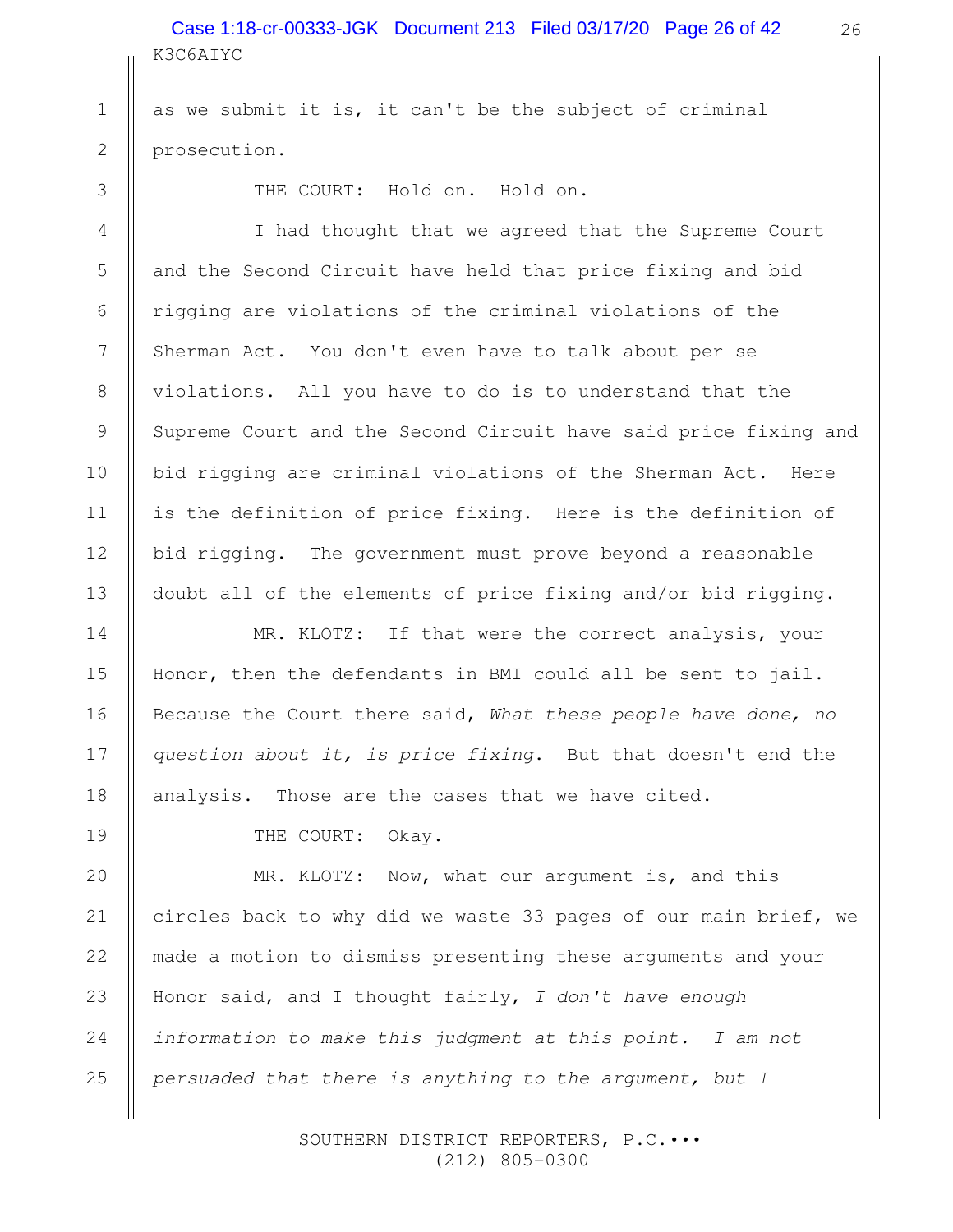K3C6AIYC Case 1:18-cr-00333-JGK Document 213 Filed 03/17/20 Page 27 of 42

certainly don't have enough information at this point. I think we renewed the argument at the motion in limine stage and again -- I don't want to characterize what your Honor found - what I heard your Honor to find was I still don't have enough information to make this determination. Now at the close of the evidence, I think enough information is there and our submission is it is for the Court to decide, because it didn't go to the jury and shouldn't have gone to the jury, is this conduct a pro se violation or not. That's what we ask you to rule on in part on the Rule 29 motion.

THE COURT: Okay.

1

2

3

4

5

6

7

8

9

10

11

12

13

14

MR. KLOTZ: I think that covers everything I wanted to cover unless your Honor has further questions.

THE COURT: I had a few more.

You say in your brief that the jury was likely confused about the legal standard. You don't point to any defect, if you will, in the jury instructions that were made and brought to the Court's attention. The jury instructions were based as I said before on Judge Sand's instructions and the ABA Antitrust Model instructions. So I don't understand the basis for saying that the jury was likely confused about the legal standard. The test surely is was the jury properly instructed on the law, was there an objection that the Court should have sustained and didn't or changed the jury instruction in some way or was there clear error in the jury 15 16 17 18 19 20 21 22 23 24 25

> SOUTHERN DISTRICT REPORTERS, P.C.••• (212) 805-0300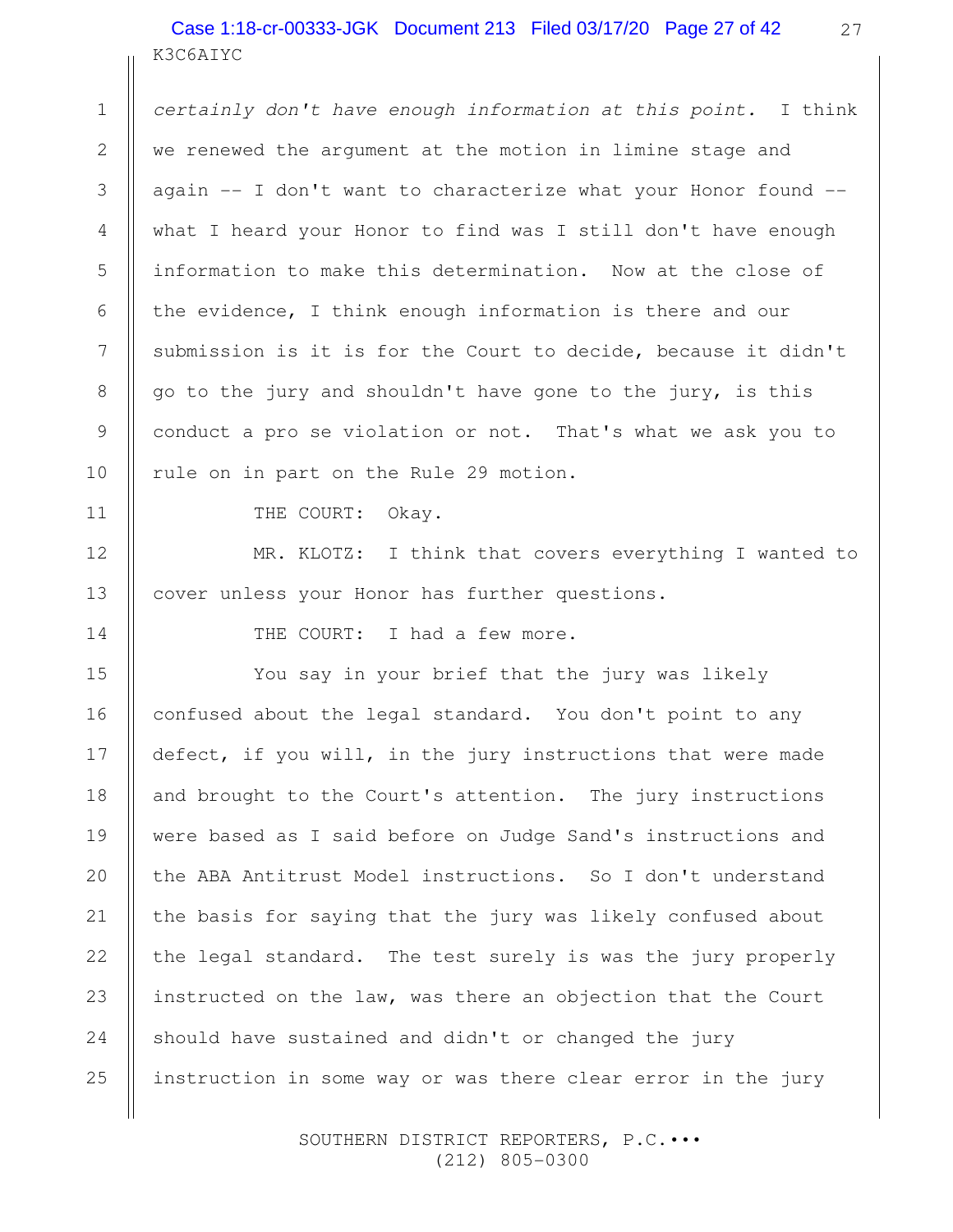K3C6AIYC Case 1:18-cr-00333-JGK Document 213 Filed 03/17/20 Page 28 of 42

instructions. The brief doesn't point to what was wrong in the jury instructions.

MR. KLOTZ: No. On that point, your Honor, we're not contending that the jury instructions were wrong. I think we're speaking to a more equitable side of the Rule 33 motion of is there a sense here that the outcome was unfair and inappropriate. Certainly my concern based on everything that happened with the jury was that the case was not given the close attention that it should have been given and that it would have been very easy notwithstanding a correct jury instruction for the jury to have been over influenced by testimony from Mr. Cummings with his head hung about how he did wrong and testimony repeatedly about spoofing and canceled trades and the fraudulent nature of them.

Your Honor gave the jury instruction we asked for in both of those cases. No dispute. We did ask that the spoofing and canceled trades evidence be excluded altogether. your Honor is right that argument is not based on a disagreement about the adequacy of the jury instructions because we didn't object to them.

THE COURT: With respect to the issue of wrong, I haven't done a word check; but I would have thought that the use of the word "wrong" was far more prevalent in the cross-examination than it was in the direct examination. The cross repeatedly said: 21 22 23 24 25

> SOUTHERN DISTRICT REPORTERS, P.C.••• (212) 805-0300

1

2

3

4

5

6

7

8

9

10

11

12

13

14

15

16

17

18

19

20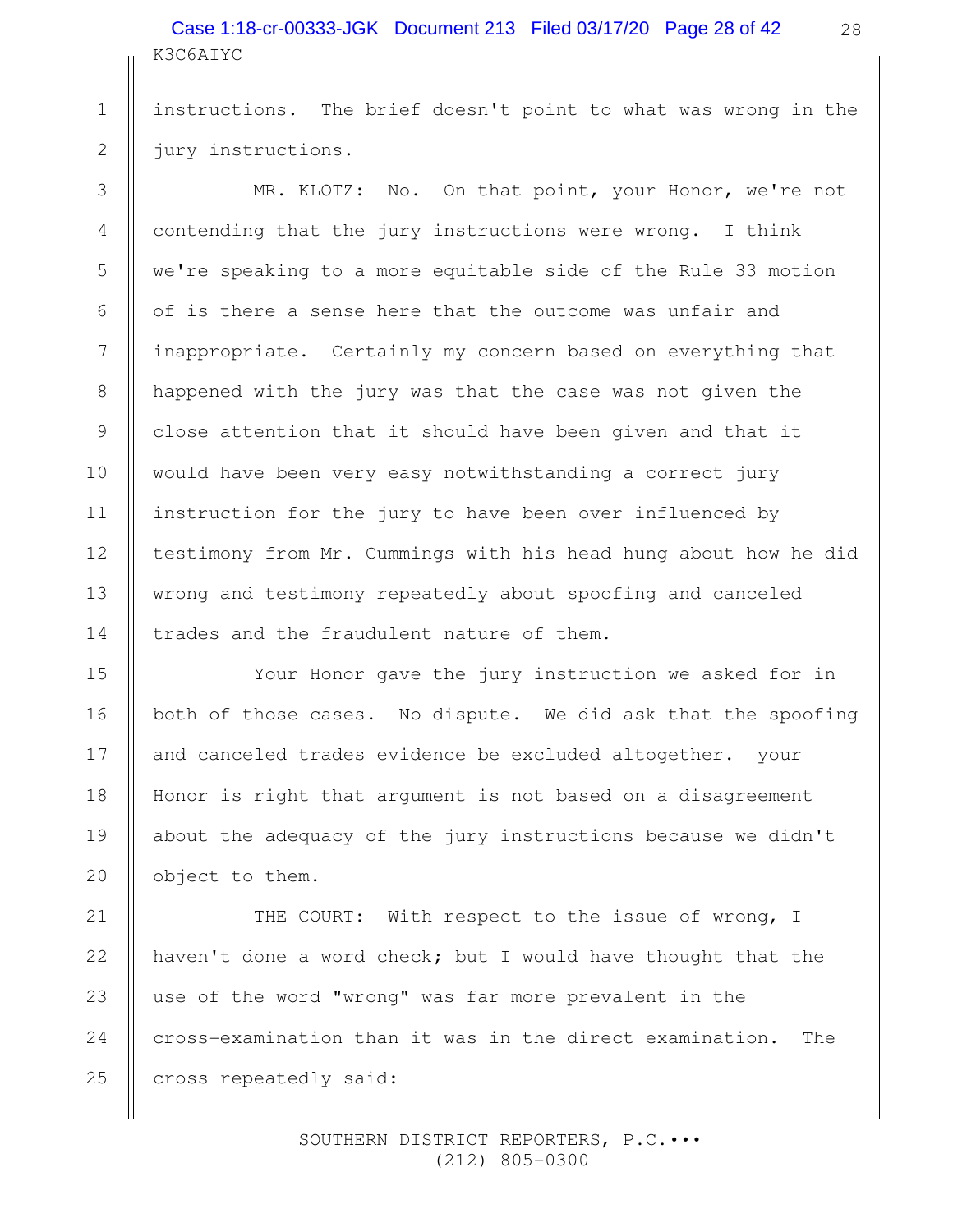29 K3C6AIYC Nothing wrong with that, was there? Nope. Nothing wrong with that, was there? Nope. Nothing wrong with that, was there? Far more than in the direct. MR. KLOTZ: But it was --THE COURT: Sorry? MR. KLOTZ: It was provoked by the direct, your Honor, when the witness testifies it was wrong. THE COURT: Hold on. Hold on. If in fact it was "provoked" by the direct, where was the objection? MR. KLOTZ: There was no objection because within limits I think that was a permissible question for the government to put. THE COURT: If it is a permissible question for the government to put and the defense used it far more, then I am at a loss to understand why -- MR. KLOTZ: Can I have a minute, your Honor. THE COURT: Sure. (Pause) MR. KLOTZ: Thank you. THE COURT: Sure. MR. KLOTZ: Mr. Baio suggests I make two more points. 1 2 3 4 5 6 7 8 9 10 11 12 13 14 15 16 17 18 19 20 21 22 23 24 25 Case 1:18-cr-00333-JGK Document 213 Filed 03/17/20 Page 29 of 42

> SOUTHERN DISTRICT REPORTERS, P.C.••• (212) 805-0300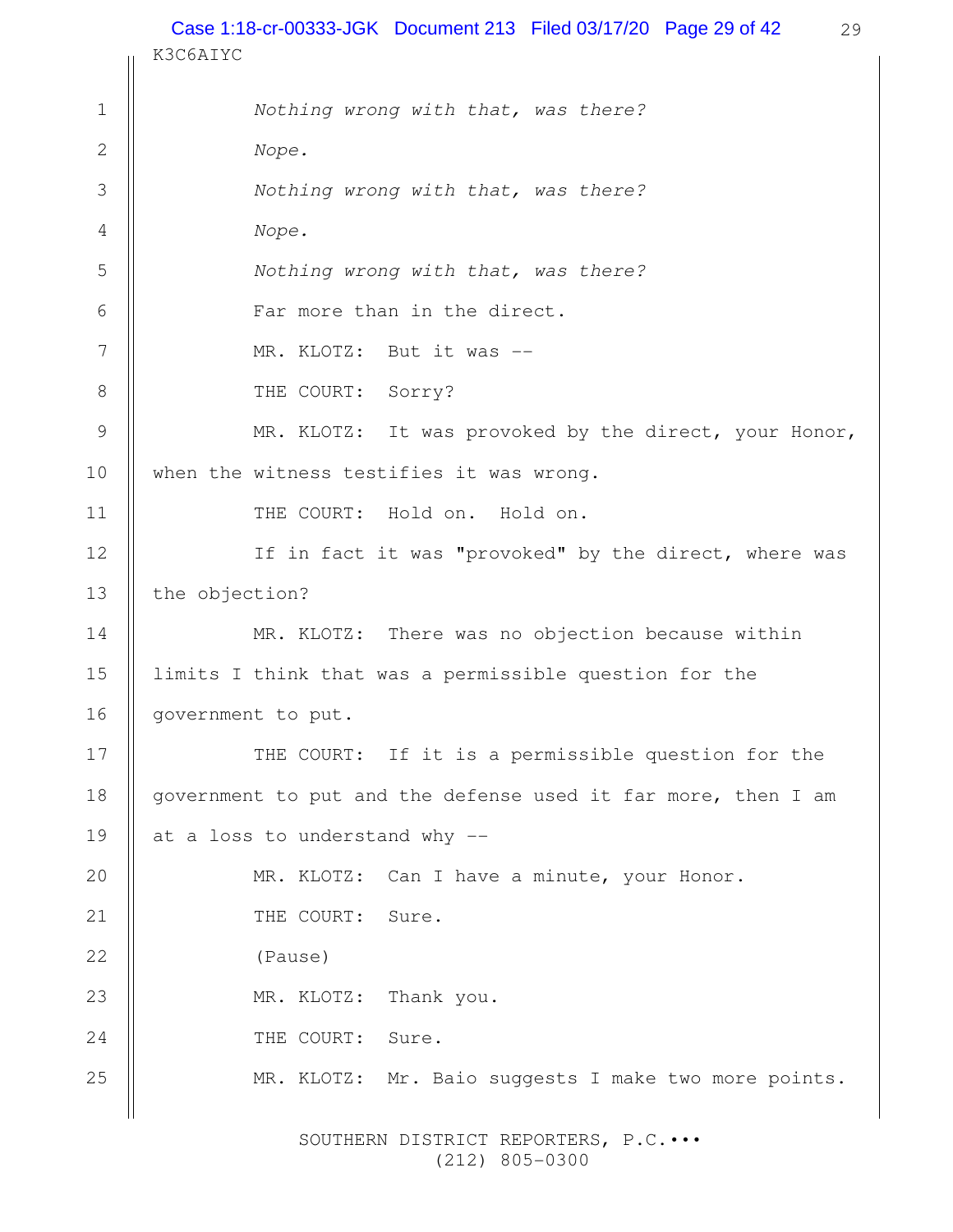# K3C6AIYC Case 1:18-cr-00333-JGK Document 213 Filed 03/17/20 Page 30 of 42

With respect to whether the conduct was wrong, the prosecution eliciting it was wrong on direct is not directly comparable to the defense eliciting it wasn't wrong on cross for this reason: When the witness testifies that the conduct was wrong, that does not mean it was illegal. When the defense however elicits the testimony it was not wrong, that does mean it is not illegal. So there is a different issue with respect to both.

Then with respect to what it was we wanted your Honor to do with respect to the Reuters transactions and the issue of characterizing the conduct as either per se or subject to the rule of reason --

THE COURT: Hold on. Before you get to the per se, if you thought that it was wrong for the government to ask a question that elicited testimony on direct that what the witness did was wrong --

MR. KLOTZ: Agreed. But my point is --

THE COURT: -- there should have been an objection if you thought it was wrong. A moment ago you told me it wasn't really wrong for the government to elicit that on direct.

MR. KLOTZ: My point is the weight of what the government elicited over and over again and came back to in its summations pushed the jury in a particular direction even though the testimony itself is not necessarily improper in the right context. 24 25

> SOUTHERN DISTRICT REPORTERS, P.C.••• (212) 805-0300

1

2

3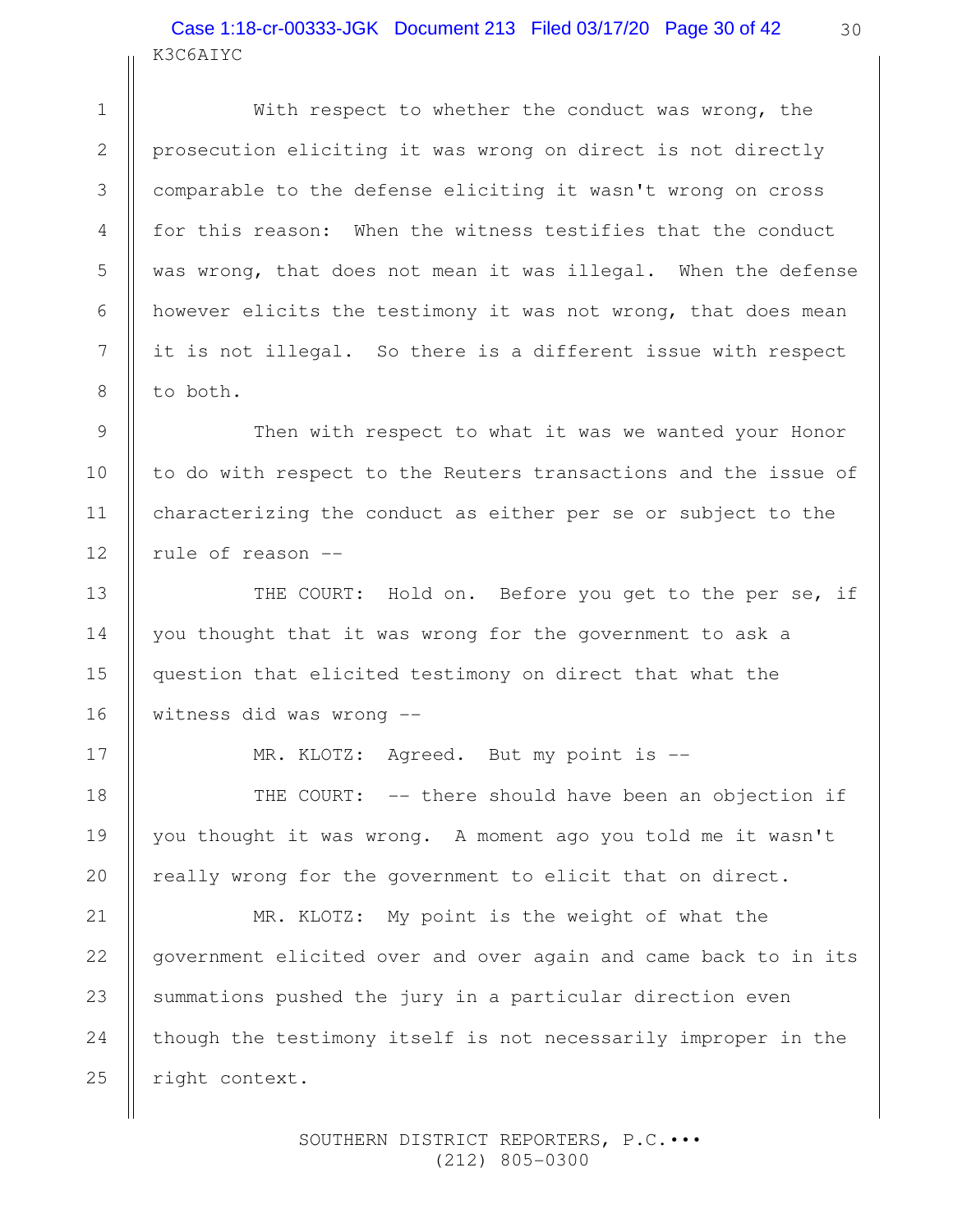```
 2
3
```
4

5

6

7

8

9

10

11

12

13

14

15

16

17

18

19

20

21

22

1

THE COURT: Go ahead.

MR. KLOTZ: So the second point of what was it that we wanted your Honor to do with respect to judging whether conduct was a per se violation or a rule of reason violation, we think your Honor actually did that with the instruction you gave on spoofing and canceled trades. You in effect determined this behavior whether you like it or not is not an antitrust violation -- not a per se antitrust violation.

THE COURT: Not in and of itself.

MR. KLOTZ: Yes. We wanted your Honor to make the same determination with respect to other categories of behavior and other categories of evidence.

THE COURT: In this case you have an alleged conspiracy among bankers at three major banks who talk to each other and cooperate with each other in a variety of ways. Some of which -- I know you disagree -- can be characterized as price fixing or bid rigging. Some of which you disagree that they are price fixing or bid rigging. In deciding the motion to dismiss, one of the things that I said was in a conspiracy case everything that the conspirators do with each other doesn't necessarily have to be the substantive violation of the law that is the object of the conspiracy.

Their dealings with each other in the same way that you would have a RICO conspiracy or other kinds of conspiracy. The way in which the conspirators deal with each other are 23 24 25

> SOUTHERN DISTRICT REPORTERS, P.C.••• (212) 805-0300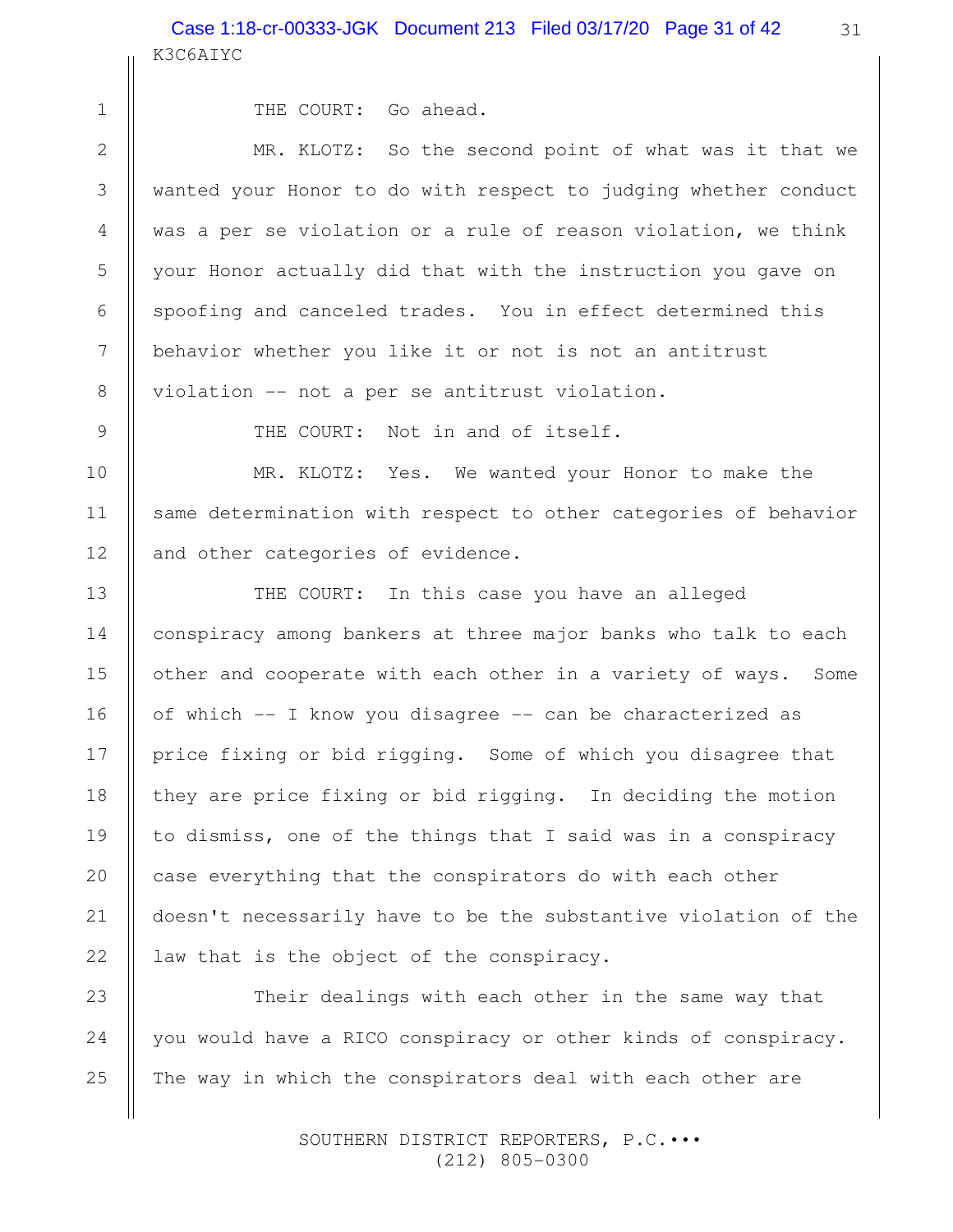# K3C6AIYC Case 1:18-cr-00333-JGK Document 213 Filed 03/17/20 Page 32 of 42

inextricably intertwined with the conspiracy that is charged. So they become admissible for reasons such as the way in which the conspirators deal with each other, an ongoing relationship of trust and confidence and all of the other reasons that the Court of Appeals points to for introducing the way in which the conspirators deal with each other during the period of the conspiracy.

So you point to spoofing. I gave an instruction on spoofing and I gave an instruction on canceled trades and I explained how they can be relevant to the proof in the case.

MR. KLOTZ: I think your Honor gave that instruction less the jury misunderstand and think we can convict based on spoofing and canceled trades alone. Now, our contention is --

THE COURT: I think I gave exactly the instruction you asked for on spoofing and canceled check.

MR. KLOTZ: I think you did. Although, I said we had previously for reasons of--

18

1

2

3

4

5

6

7

8

9

10

11

12

13

14

15

16

17

THE COURT: It was a good instruction.

MR. KLOTZ: -- undue prejudice asked that the evidence be excluded altogether. With respect to ruble trades and trading on Reuters again it was our position that for reasons of prejudice because we don't think these can be antitrust violations, they should have been excluded altogether. 19 20 21 22 23

THE COURT: You complain that I excluded evidence of pro-competitive explanations, but the brief does not go through 24 25

> SOUTHERN DISTRICT REPORTERS, P.C.••• (212) 805-0300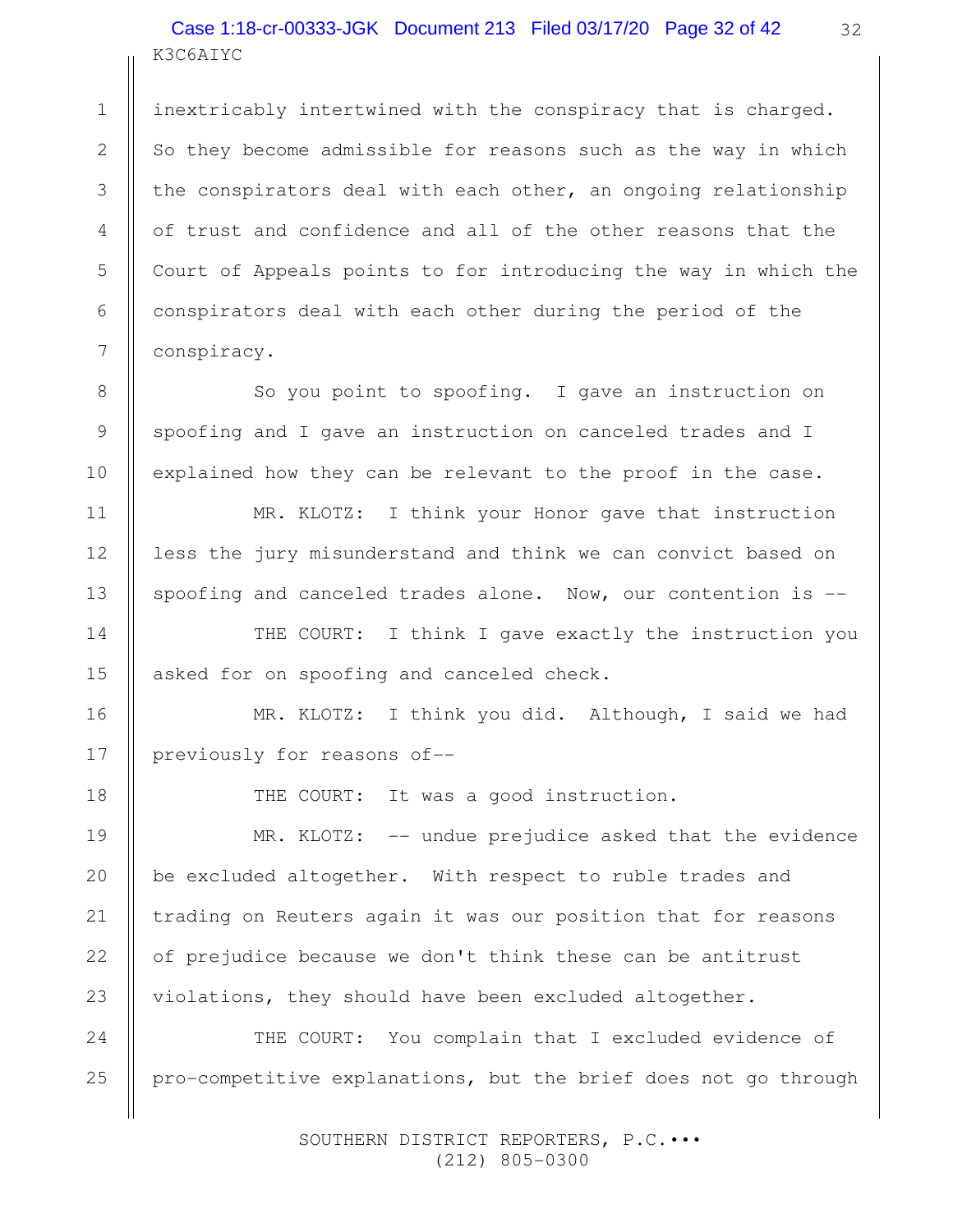# K3C6AIYC Case 1:18-cr-00333-JGK Document 213 Filed 03/17/20 Page 33 of 42

the specific evidence that I excluded. I generously included when it was brought to my attention evidence which could be arguably evidence of pro-competitive effects of the transaction if I thought it was necessary to understand the whole transaction and to put the transaction into context and also to support a defense argument that if there was no effect you can read that back into the intent of the parties. So it is not clear to me what the specific evidence that could have had any effect on the trial was that was in fact excluded.

MR. KLOTZ: Your Honor allowed us in one instance that I remember, and there may have been a couple of others, to put in evidence through Professor Lyons of lack of anticompetitive effect; but we were prepared to have Professor Lyons testify as to each and every transaction on Reuters. There was no effect from these and we think that would have been powerful evidence and that was excluded. We offered it for precisely that reason. It goes to the intent of the parties. It's an odd pricing fixing conspiracy for sure when the participants in the conspiracy never successfully fix a price or influence or price or whatever. That suggests maybe that wasn't their intent. We got to do that in one or two cases, but we didn't get to make that case across the board.

THE COURT: You complain in your brief about the government's summation, but there was never an objection to the government's summation. 23 24 25

> SOUTHERN DISTRICT REPORTERS, P.C.••• (212) 805-0300

1

2

3

4

5

6

7

8

9

10

11

12

13

14

15

16

17

18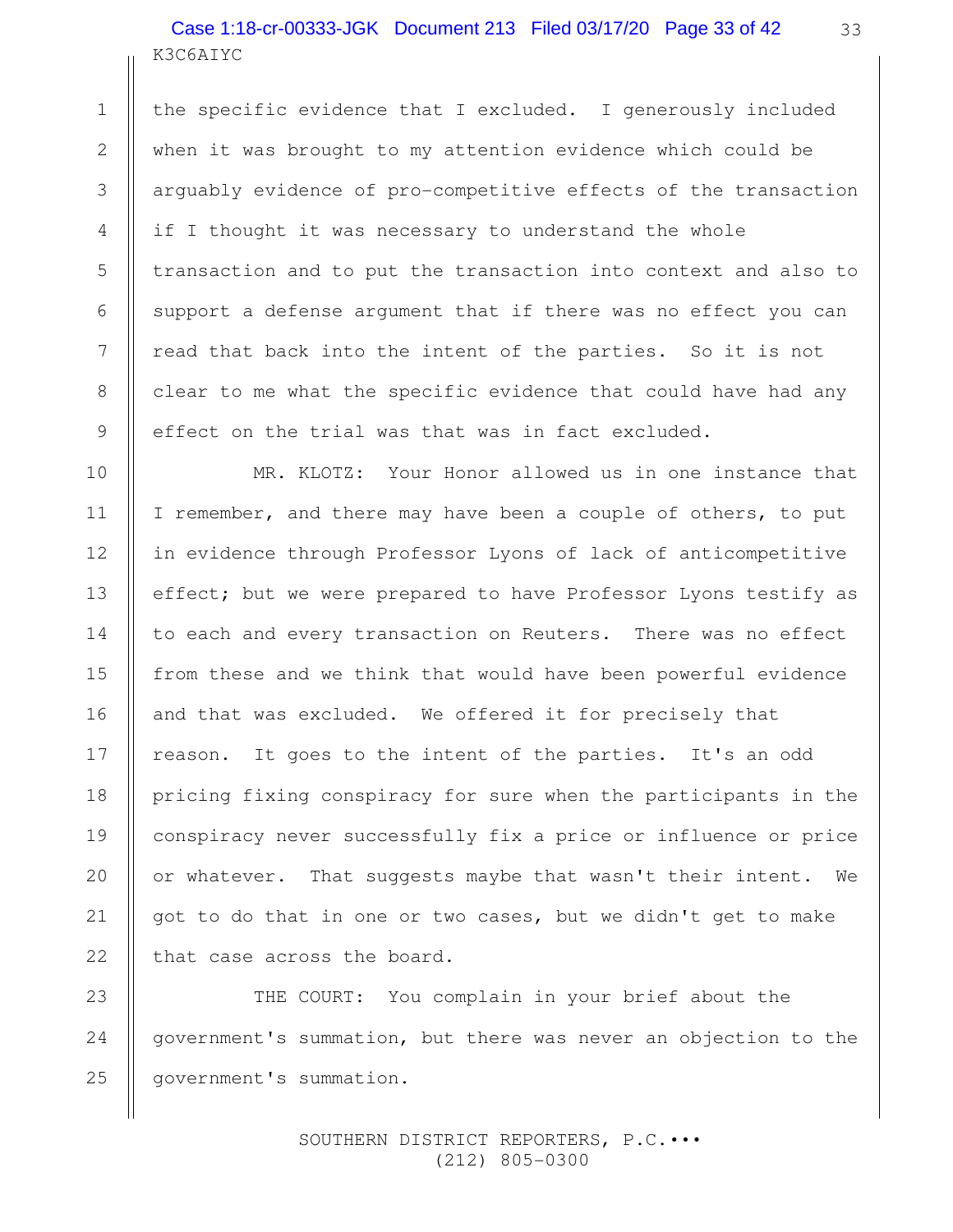### K3C6AIYC Case 1:18-cr-00333-JGK Document 213 Filed 03/17/20 Page 34 of 42

MR. KLOTZ: There was not an objection to the government's summation. Again, I think we're speaking in that argument to the equity portion of Rule 33. And our sense, which we urge your Honor to adopt, that the outcome here was not an appropriate outcome. THE COURT: Thank you. MR. KLOTZ: Thank you, your Honor. I appreciate your Honor's indulgence. I have taken quite a bit of time. THE COURT: Oh, no, this is perfectly fine. Perfectly fine. Government. MS. CALLE: Your Honor, I will just touch on a few points. The grand jury in this case returned an indictment that alleged bid rigging and price fixing. The motion to dismiss was brought alleging that this indictment didn't allege a bid rigging and price fixing conspiracy. Your Honor denied that motion. What is at issue at trial was whether evidence came in this front of jury that could support a finding that the defendant agreed in a conspiracy to fix prices and rig bids. We presented evidence of coordinated pricing to customers, which we spent some time discussing. A customer viewed these entities as they view themselves as competitors. They coordinated their pricing to those customers. the Customers at times were advantaged as we talked about in the February 28th, 1 2 3 4 5 6 7 8 9 10 11 12 13 14 15 16 17 18 19 20 21 22 23 24 25

> SOUTHERN DISTRICT REPORTERS, P.C.••• (212) 805-0300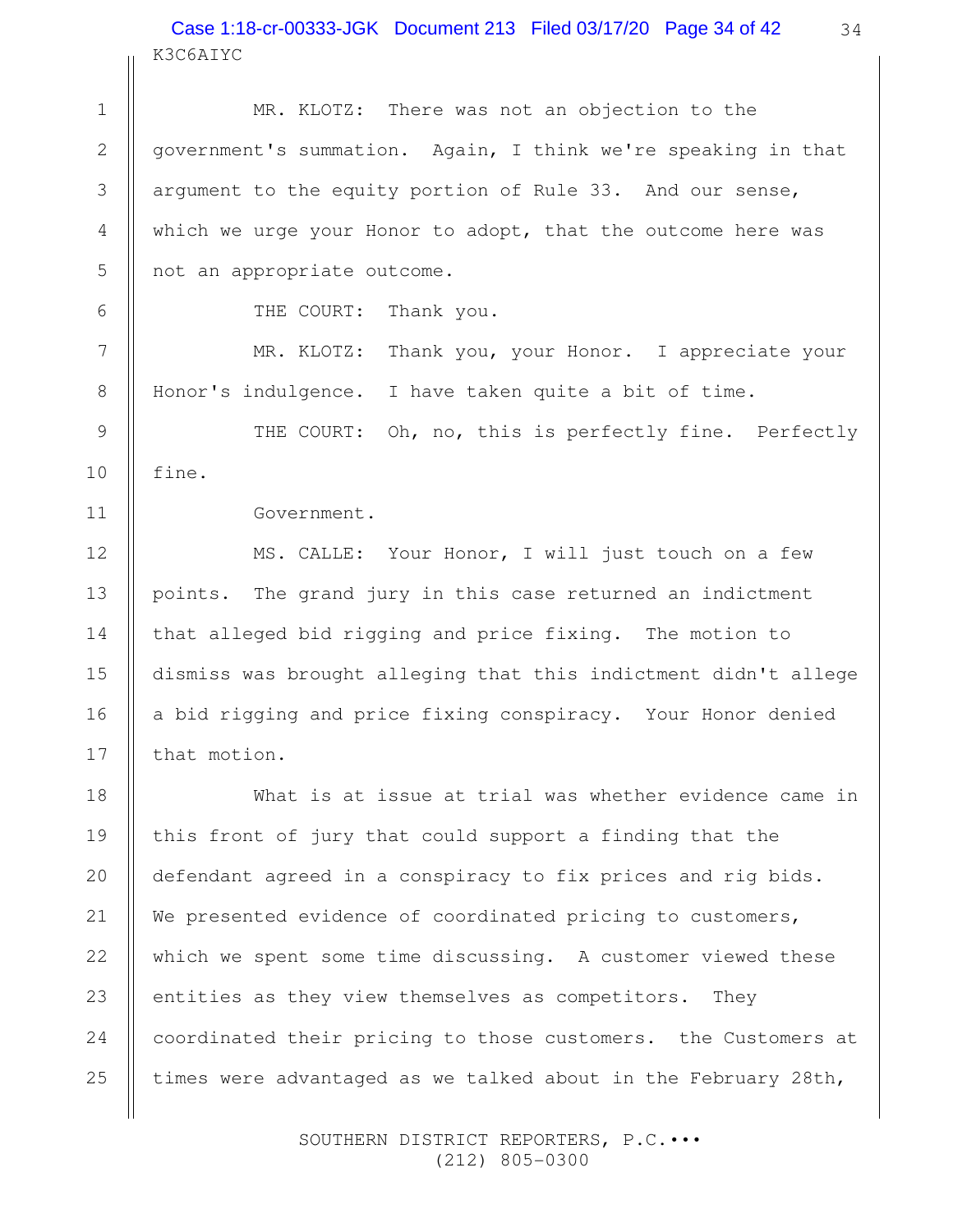# K3C6AIYC Case 1:18-cr-00333-JGK Document 213 Filed 03/17/20 Page 35 of 42

1

2

3

4

5

6

7

8

9

10

11

12

13

14

15

16

17

18

19

20

2012, episode. This kind of coordination between competitor banks as to the price to quote to a customer is bid rigging. We presented evidence of coordinated conduct in the interdealer platform, which courts in this circuit have consistently held is price fixing, bid rigging conduct.

> THE COURT: Let's pause on that for a moment. MS. CALLE: Sure.

THE COURT: The transactions you are talking about under that branch of your argument is essentially the transactions on Reuters where one alleged conspirator would hide the bid for another; right?

MS. CALLE: It includes that. It also excludes conduct where would one would say, I have this position. I have this position. Okay, you have twice the amounts so you go first. I won't trade against you. So withholding bids in a bid-suppression manner.

THE COURT: You say that courts have held that that is per se price fixing or bid rigging. What are the most analogous cases that you think support that proposition with respect to hiding the demand?

MS. CALLE: I think Usher case would also be applicable to hiding demand. In Usher you had instances where one trader was trading against the other. In the instances of hiding demand that we had here, one would say, Okay, I will pull mine because we're trading the same way and then would 21 22 23 24 25

> SOUTHERN DISTRICT REPORTERS, P.C.••• (212) 805-0300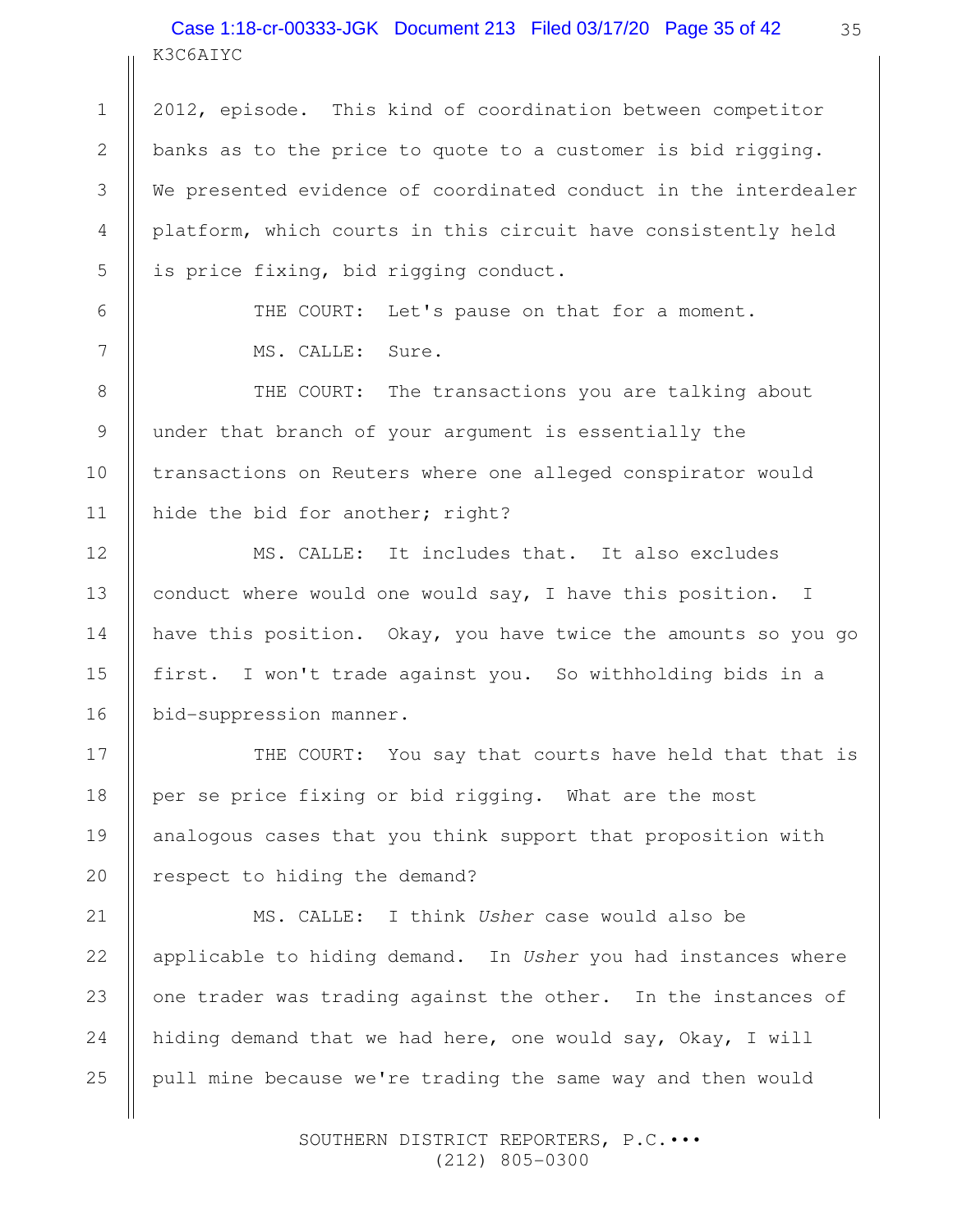# K3C6AIYC Case 1:18-cr-00333-JGK Document 213 Filed 03/17/20 Page 36 of 42

proceed to say, You pull yours now and I will hide your demand instead. So in the Usher case you didn't have that added step you will hide the demand in the same language, but the same conduct of withdrawing demand from the market or withdrawing supplies as to effect price is very analogous to what we sought here. 1 2 3 4 5 6

THE COURT: Usher was just a decision on the motion to dismiss it; right? I eventually resulted in acquittal.

MS. CALLE: Yes. Although, not a criminal case, it was per se case, which is the In Re Foreign Exchange case as well. So it was similar conduct. It also held it was per se conduct.

13

16

17

18

19

20

21

22

7

8

9

10

11

12

THE COURT: For Ex was which court?

MS. CALLE: Southern District, your Honor. I can provide you with that. 14 15

THE COURT: Discussions with respect to who goes first, who takes the bid, who steps back, the cases that you think are most persuasive on that subject are what?

MS. CALLE: Usher and In Re Foreign Exchange, your Honor. Those dealt with the trading on the interdealer platform and coordinated placing of bids and offers on the platform.

THE COURT: Do you contend that I don't even have to reach those transactions if I find that there is price fixing and bid rigging on the ruble transactions? 23 24 25

> SOUTHERN DISTRICT REPORTERS, P.C.••• (212) 805-0300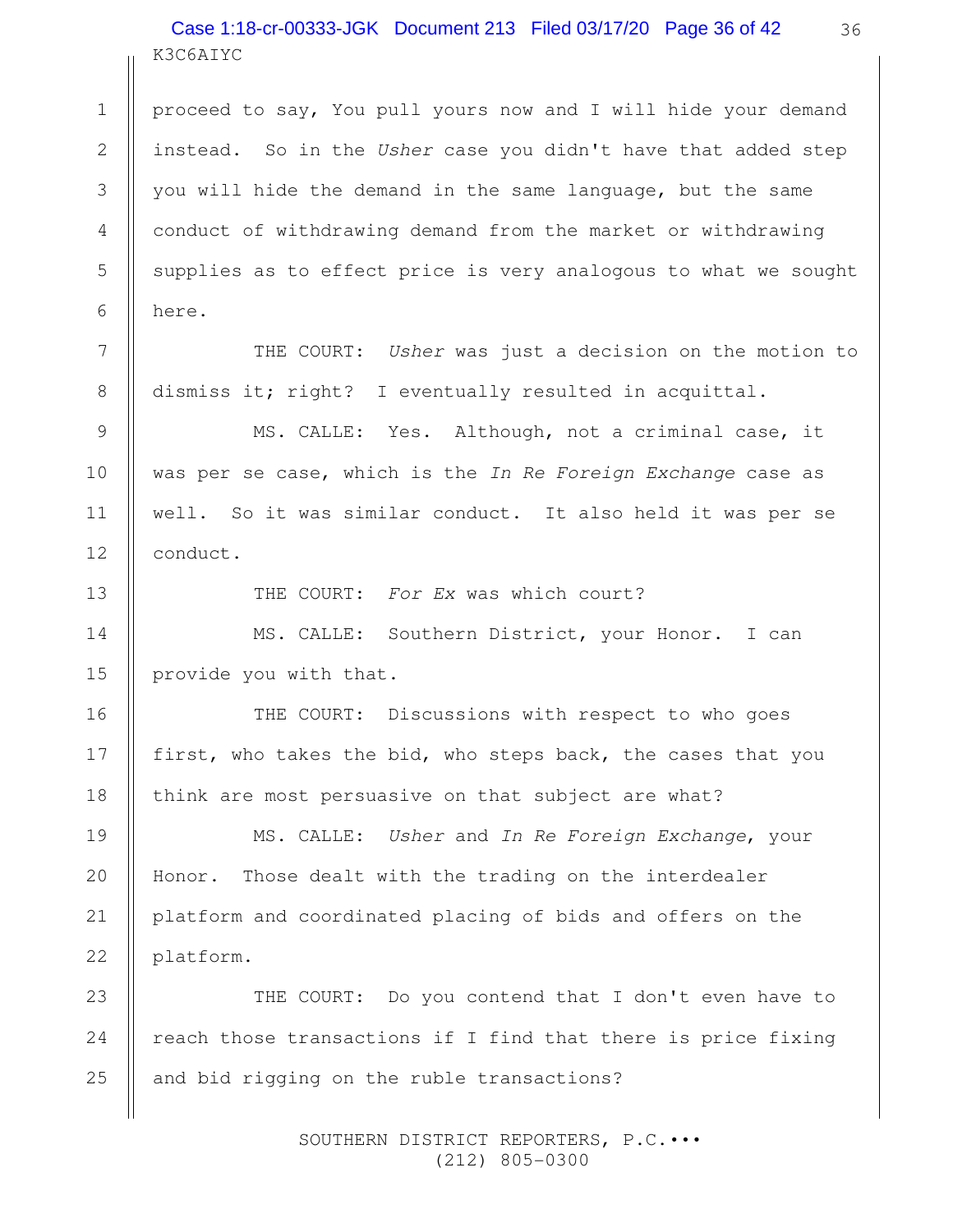# K3C6AIYC Case 1:18-cr-00333-JGK Document 213 Filed 03/17/20 Page 37 of 42

1

2

3

4

5

6

7

8

9

10

11

12

13

14

15

16

17

18

19

20

21

22

MS. CALLE: Your Honor, I believe that all of them are per se violations. To Mr. Klotz's point the ruble transactions were outside the statute of limitations so with the same caveat that the government did in fact prove that the conspiracy persisted through the 2013 time period when the statute of limitations ran, then that would suffice.

THE COURT: With respect to the activities within the statute of limitations that would bring the conspiracy within the statute of limitations, it is the two trades on May 20th?

MS. CALLE: With respect to particular transactions there is also testimony from the co-conspirators that their conspiracy continued through the statute of limitations period. The jury was very clearly instructed on this statute of limitations issue as for the exhibits from the May 20th, 2013, transactions.

THE COURT: I know. The jury was very attentive. They focused on, among other things, the May 20th transactions.

MS. CALLE: There were also communications entered into the record, communications between the co-conspirators as to customer orders during the 2013 time period as well.

> THE COURT: Within the statute of limitations? MS. CALLE: Yes, your Honor.

THE COURT: In your brief you really didn't address the statute of limitations. It was referred to in the defendant's brief and I don't recall it really being addressed 23 24 25

> SOUTHERN DISTRICT REPORTERS, P.C.••• (212) 805-0300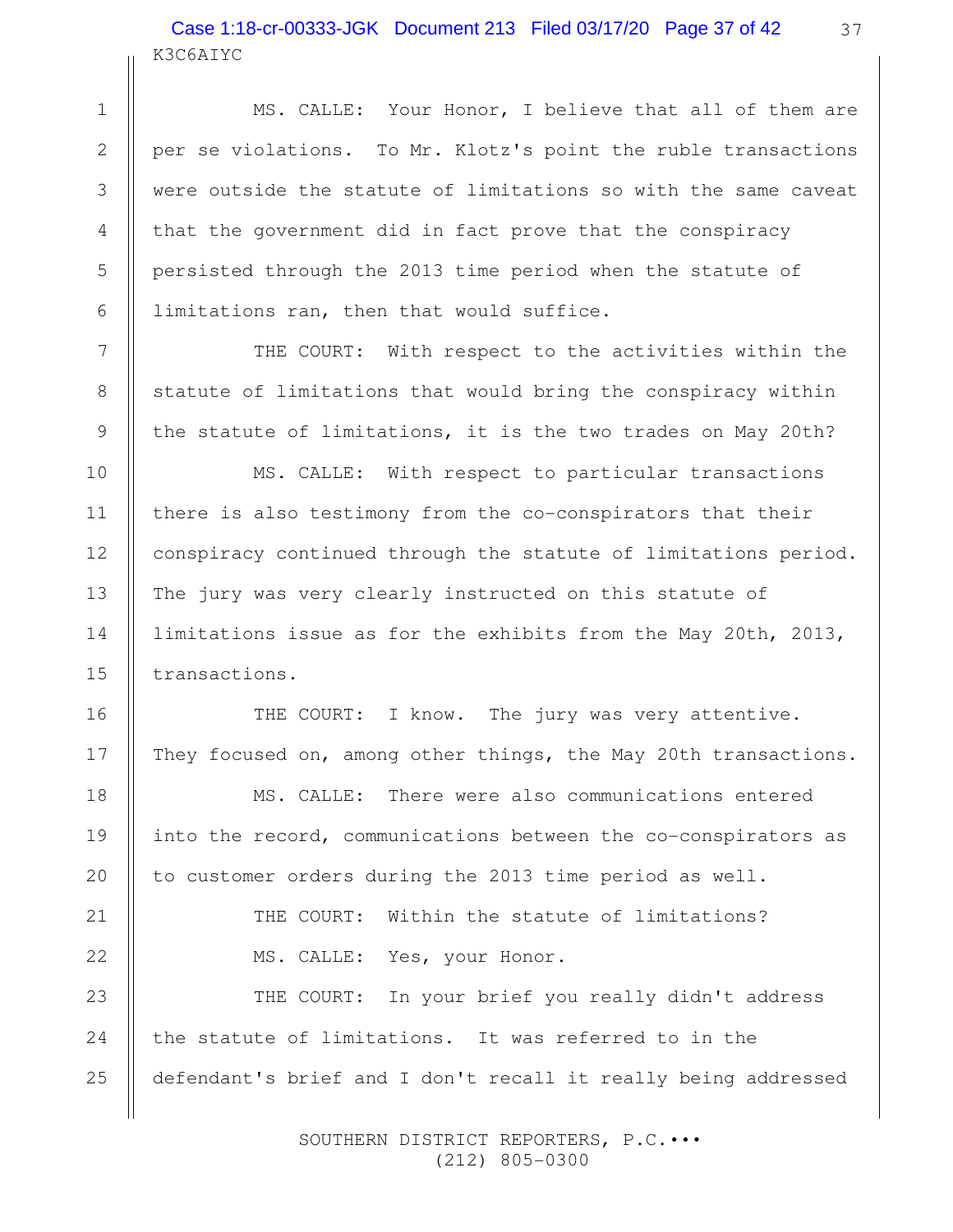38 K3C6AIYC in your brief. MS. CALLE: Your Honor, we can provide the pin sites in a subsequent filing if you would like. THE COURT: Yes. What do you say that the testimony was as to the continuation of the conspiracy into -- MS. CALLE: I believe -- I will look at the specific language so I don't misquote what Mr. Katz and Mr. Cummings testified that their conspiracy continued through May. I think maybe as through June or July of 2013 as alleged in the indictment. THE COURT: Yes. You can give me the pin sites that you are referring to by Monday. If defense has something they want to say in response, they can do that by Tuesday. Go ahead. MS. CALLE: As I was arguing that the coordinated interdealer trading office reports a finding that there was a bid rigging and price fixing conspiracy. What was before the jury were instructions -- THE COURT: The two cases that you rely on for that proposition are Usher and In Re For Ex? MS. CALLE: For the particular -- courts have particularly addressed trading on the interdealer platform and those two courts address it. THE COURT: Any Second Circuit or Supreme Court 1 2 3 4 5 6 7 8 9 10 11 12 13 14 15 16 17 18 19 20 21 22 23 24 25 Case 1:18-cr-00333-JGK Document 213 Filed 03/17/20 Page 38 of 42

 SOUTHERN DISTRICT REPORTERS, P.C.••• (212) 805-0300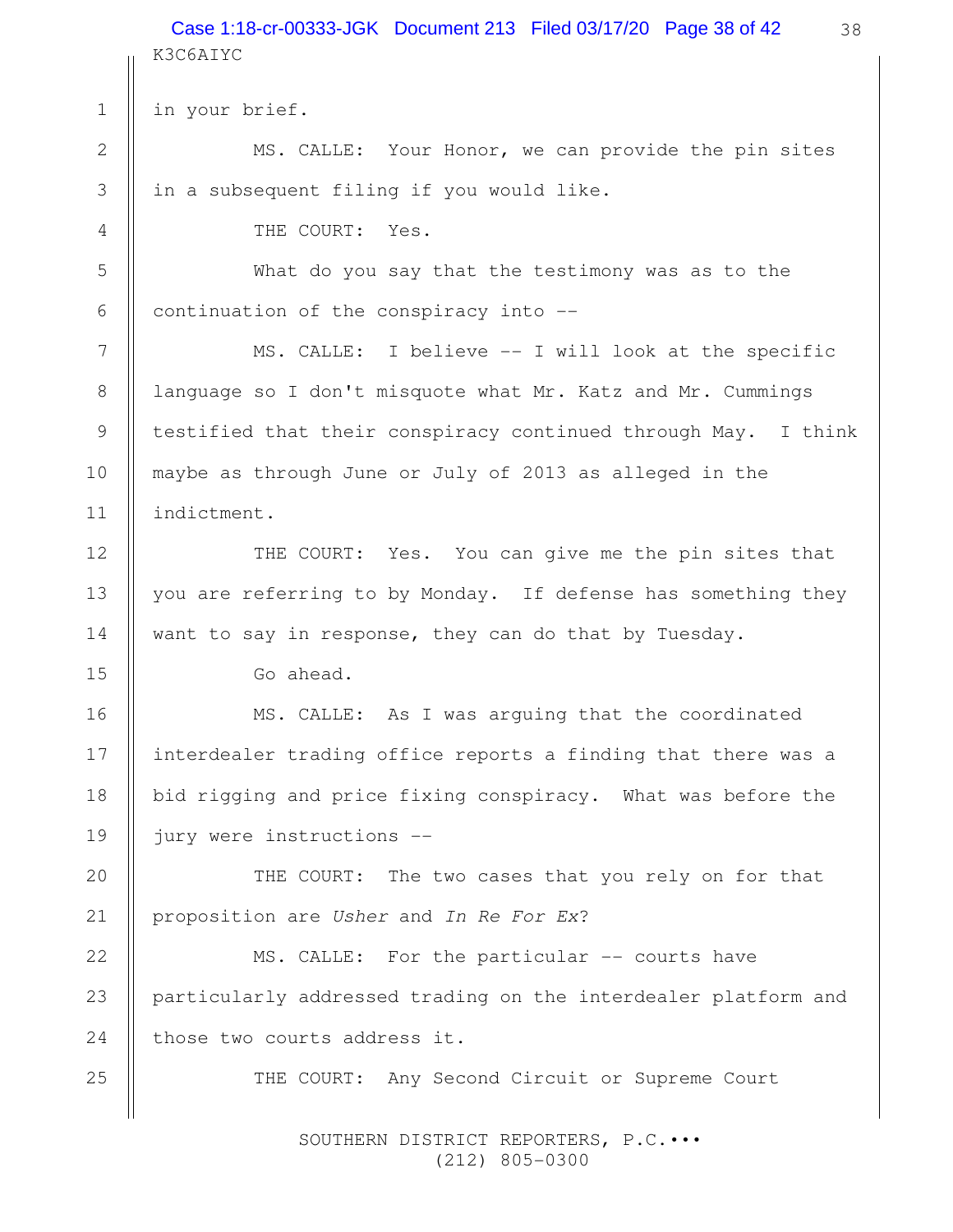#### K3C6AIYC Case 1:18-cr-00333-JGK Document 213 Filed 03/17/20 Page 39 of 42

decisions?

1

2

3

4

5

6

7

8

9

10

11

12

13

14

15

16

17

18

19

20

21

22

MS. CALLE: Gelboim dealt with the LIBOR transactions which dealt with whether they were horizontal competitors in the market agreeing to set the price of the LIBOR benchmark rate. Gelboim is 823 F.3d.

THE COURT: Sorry. Which?

MS. CALLE: Gelboim, second Circuit opinion, your Honor.

THE COURT: Yes.

Go ahead.

MS. CALLE: The jury then was, as your Honor discussed with Mr. Klotz, adequately instructed on elements of bid rigging and price fixing. The jury was also instructed as to how they might consider spoofing and fake trades. The jury was also instructed as to information sharing. The jury was also instructed as to independent decision-making.

THE COURT: In your brief when you talk about spoofing and canceled trades, you refer to my decision on the motion to dismiss and the language about inextricably intertwined and to the jury instructions. In the course of that, you say that spoofing and canceled trades were "direct evidence" of the conspiracy.

23

What does that mean?

MS. CALLE: It means it was evidence of a conspiracy and it showed their intent and showed the background of the 24 25

> SOUTHERN DISTRICT REPORTERS, P.C.••• (212) 805-0300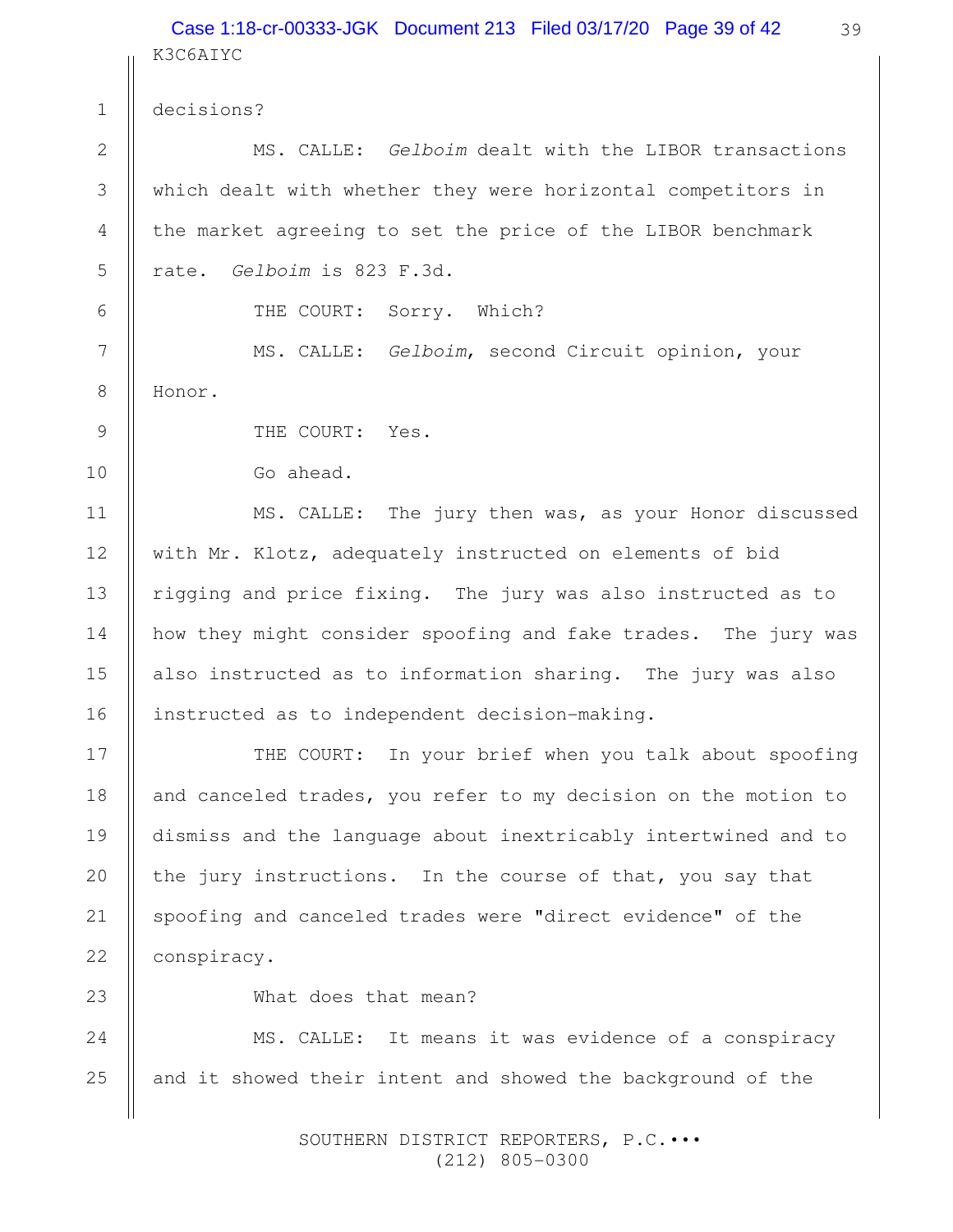K3C6AIYC Case 1:18-cr-00333-JGK Document 213 Filed 03/17/20 Page 40 of 42 40

conspiracy that they could consider it as evidence of the conspiracy existed. 1 2

THE COURT: What does that mean?

3

4

5

6

7

8

9

10

11

12

13

14

15

16

17

18

19

20

21

22

23

MS. CALLE: That when determining whether there was an agreement between them, for instance, when one said, I will put in a fake bid, they can consider that as evidence of the relationship between the conspirators.

THE COURT: I have a question in my mind as to what you mean by direct evidence, presumably something different from circumstantial evidence. I would have thought that direct evidence would be direct evidence of an agreement to fix prices or rig bids not simply evidence of the way in which the conspirators worked together or established trust with each other, operated together. So I had a question what you really meant by direct evidence. It appeared to go further than inextricably intertwined with the evidence of the conspiracy in this case. This was direct evidence which suggests that it is direct evidence of price fixing or bid rigging.

MS. CALLE: Your Honor, that was not our intention. Our intention was what we had captured in our motion in limine, which we had agreed in the jury instructions and the way that the jury was so instructed.

THE COURT: Okay.

MS. CALLE: To the extent there was confusion, we are not changing our position in any way. 24 25

> SOUTHERN DISTRICT REPORTERS, P.C.••• (212) 805-0300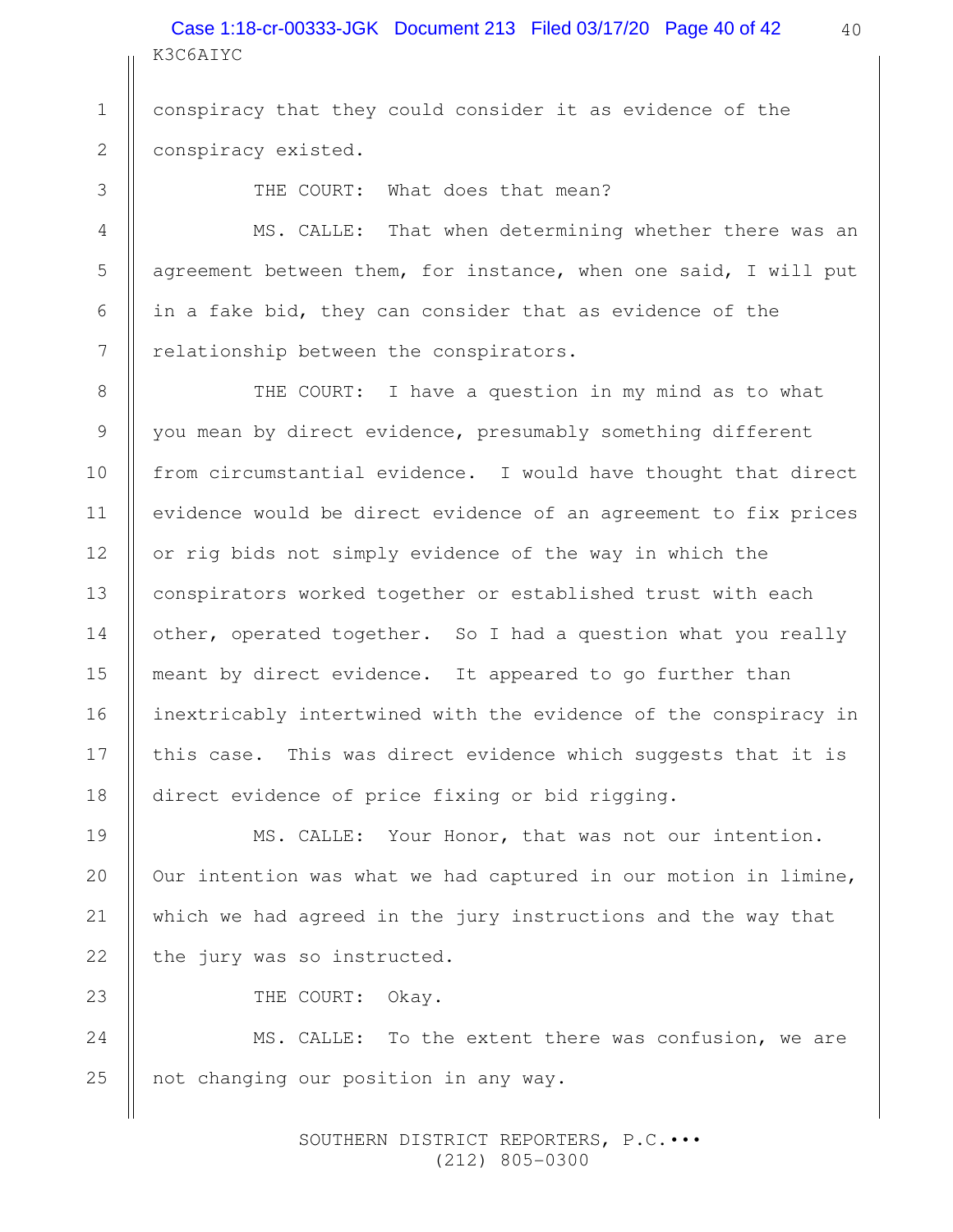24

25

THE COURT: Go ahead.

MS. CALLE: The jury had adequate basis to render their verdict after being sufficiently instructed. We've discussed several examples in our brief. We've added on the February 28th, 2012 episode.

If you had specific questions as to particular episodes, I am happy to answer those at this time.

THE COURT: No.

MS. CALLE: I want to address a couple points that Mr. Klotz brought up in terms of pro-competitive justifications. As the Apple case makes very clear, pro-competitive justifications are not permitted to be considered in a pro se case except in a case of a very narrow line of it cases that address joint ventures. There was no joint venture here.

Your Honor, in going on our motion to exclude evidence of a joint venture stated that as a matter of law you didn't have evidence before you to conclude that there might have been a joint venture but invited defendant to proffer evidence if he wanted to make a joint venture defense. He never did that. He never asked for an instruction as to a joint venture or as to ancillary. So there was no consideration that ought to have been given to any pro-competitive benefits. In a pro se case pro-competitive justifications are no excuse at all under well established Supreme Court precedent.

> SOUTHERN DISTRICT REPORTERS, P.C.••• (212) 805-0300